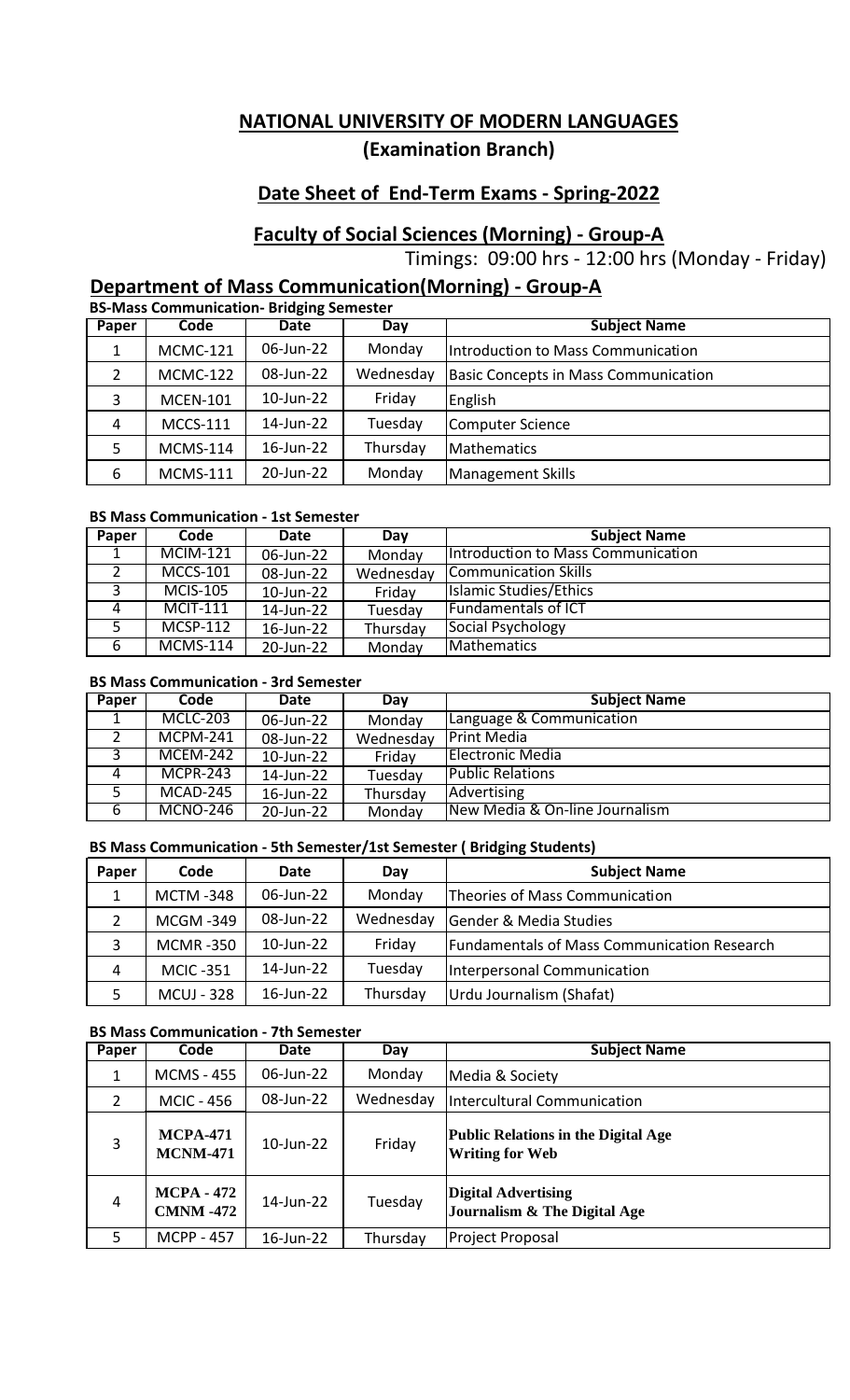# **Date Sheet of End-Term Exams - Spring-2022**

# **Faculty of Social Sciences (Morning) - Group-A**

Timings: 09:00 hrs - 12:00 hrs (Monday - Friday)

## **Department of Applied Psychology (Morning)-Group-A**

**BS Psychology - Bridging Semester**

| Paper | Code            | Date      | Day       | <b>Subject Name</b> |
|-------|-----------------|-----------|-----------|---------------------|
|       | APBS-01         | 06-Jun-22 | Monday    | Psychology-I        |
|       | APBS-11         | 08-Jun-22 | Wednesday | Psychology-II       |
|       | APMM-104        | 10-Jun-22 | Friday    | <b>Mathematics</b>  |
|       | APCR-103        | 14-Jun-22 | Tuesday   | Intro to Computer   |
|       | APEN-101        | 16-Jun-22 | Thursday  | English             |
| 6     | <b>APMG-214</b> | 20-Jun-22 | Monday    | Management Skills   |

### **BS Applied Psychology - 1st Semester**

| Paper | Code            | Date      | Day       | <b>Subject Name</b> |
|-------|-----------------|-----------|-----------|---------------------|
|       | APEN-101        | 06-Jun-22 | Monday    | English-I           |
|       | APPS-102        | 08-Jun-22 | Wednesday | <b>Pak Studies</b>  |
|       | <b>APCR-103</b> | 10-Jun-22 | Friday    | Intro to Computer   |
| 4     | APPY-121        | 14-Jun-22 | Tuesday   | Intro to Psychology |
|       | <b>APMM-104</b> | 16-Jun-22 | Thursday  | <b>Maths</b>        |
| 6     | APSO-111        | 20-Jun-22 | Monday    | Intro to Sociology  |

### **BS Applied Psychology - 3rd Semester**

| Paper    | Code                  | Date      | Day       | <b>Subject Name</b>                 |
|----------|-----------------------|-----------|-----------|-------------------------------------|
|          | <b>APEN-208</b>       | 06-Jun-22 | Monday    | English-III                         |
|          | <b>APPH-215</b>       | 08-Jun-22 | Wednesday | Philosophy/Critical Thinking        |
|          | APMG-214              | 10-Jun-22 | Friday    | Introduction to Management Sciences |
| $\Delta$ | $\overline{APCP-241}$ | 14-Jun-22 | Tuesday   | Cognitive Psychology                |
|          | APEP-242              | 16-Jun-22 | Thursday  | <b>Environmental Psychology</b>     |
| 6        | APBP-224              | 20-Jun-22 | Monday    | <b>Biological Psychology</b>        |

#### **BS Applied Psychology - 5th Semester**

| Paper | Code                  | Date      | Dav       | <b>Subject Name</b>                           |
|-------|-----------------------|-----------|-----------|-----------------------------------------------|
|       | APSW-318              | 06-Jun-22 | Monday    | Introduction to Social Work (General)         |
|       | APPP-326              | 08-Jun-22 | Wednesday | <b>Schools and Perspectives of Psychology</b> |
|       | <b>APDP-345</b>       | 10-Jun-22 | Friday    | Developmental Psychology (Compulsory)         |
| Δ     | <b>APRM-346</b>       | 14-Jun-22 | Tuesday   | <b>Research Methods-I (Compulsory)</b>        |
|       | $\overline{APST-347}$ | 16-Jun-22 | Thursday  | Statistics in Psychology (Compulsory)         |
| 6     | APTP-327              | 20-Jun-22 | Monday    | Theories of Personality (Foundation)          |

### **BS Applied Psychology - 7th Semester**

| Paper | Code     | Date      | Dav       | <b>Subject Name</b>            |
|-------|----------|-----------|-----------|--------------------------------|
|       | APEP-431 | 06-Jun-22 | Monday    | <b>Experimental Psychology</b> |
|       | APSO-432 | 08-Jun-22 | Wednesday | Social Psychology              |
|       | APPE-452 | 10-Jun-22 | Fridav    | Peace Psychology               |
|       | APPO-453 | 14-Jun-22 | Tuesdav   | Positive Psychology            |

# **Department of Pakistan Studies (Morning)-Group-A**

### **BS -Pakistan Studies Bridging Semester**

| Paper        | Code   | <b>Date</b> | Day       | <b>Subject Name</b>         |
|--------------|--------|-------------|-----------|-----------------------------|
|              | PS-311 | 06-Jun-22   | Monday    | Pakistan Perspective - I    |
|              | PS-312 | 08-Jun-22   | Wednesday | Pakistan Perspective-II     |
| $\mathbf{D}$ | PS-313 | 10-Jun-22   | Friday    | <b>Functional English</b>   |
| 4            | PS-314 | 14-Jun-22   | Tuesday   | <b>Computer Application</b> |
| 5            | PS-315 | 16-Jun-22   | Thursday  | <b>Mathematics</b>          |
| 6            | PS-    | 20-Jun-22   | Monday    | Management Skills           |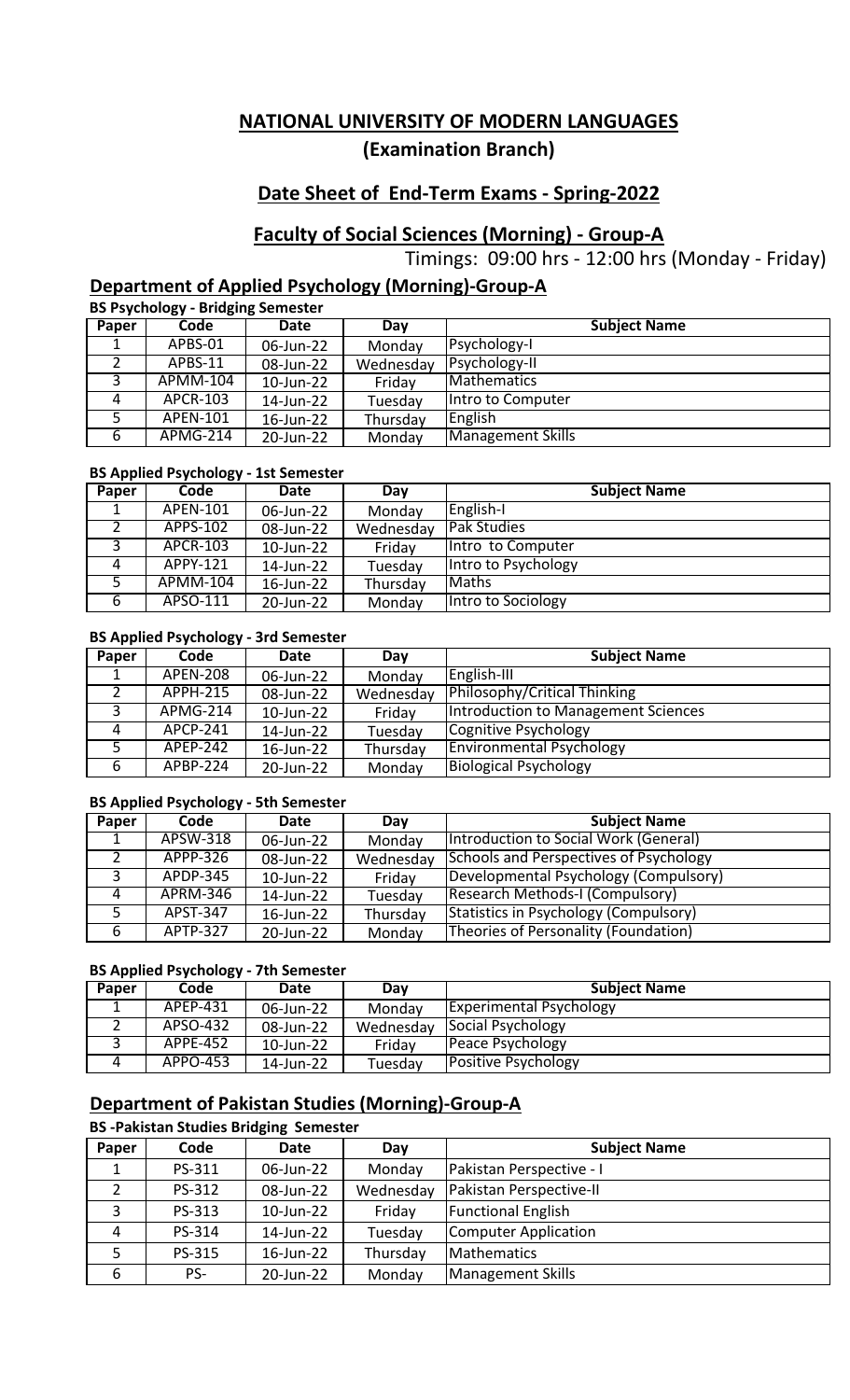# **Date Sheet of End-Term Exams - Spring-2022**

# **Faculty of Social Sciences (Morning) - Group-A**

Timings: 09:00 hrs - 12:00 hrs (Monday - Friday)

### **M.Sc. Pakistan Studies - 4th Semester**

| Paper    | Code          | Date      | Dav       | <b>Subject Name</b>                                        |
|----------|---------------|-----------|-----------|------------------------------------------------------------|
|          | PS-531        | 06-Jun-22 | Monday    | Allama Muhammad Iqbal and his Thoughts                     |
|          | PS-532        | 08-Jun-22 | Wednesday | Pakistan through Ages (The Mughal 1526 AD to 1857 AD)      |
|          | PS-533        | 10-Jun-22 | Fridav    | Ideological Foundations of Pakistan                        |
| $\Delta$ | PS-542        | 14-Jun-22 | Tuesday   | Economics Problem in Pakistan                              |
|          | <b>PS-548</b> | 16-Jun-22 | Thursday  | Pakistan National Security: Internal and External dynamics |

#### **BS Pakistan Studies - 3rd Semester**

| Paper | Code             | Date      | Dav       | <b>Subject Name</b>                             |
|-------|------------------|-----------|-----------|-------------------------------------------------|
|       | PS-305           | 06-Jun-22 | Monday    | Economic Development in Pakistan                |
|       | <b>PS-203</b>    | 08-Jun-22 | Wednesday | <b>English Language &amp; Communication-III</b> |
|       | PS-210           | 10-Jun-22 | Friday    | Computer Application-II                         |
| 4     | PS-306           | 14-Jun-22 | Tuesday   | Foreign Policy of Pakistan                      |
|       | <b>PS-CL-III</b> | 16-Jun-22 | Thursday  | <b>Chinese Language-III</b>                     |
| -6    | <b>IRM-117</b>   | 20-Jun-22 | Monday    | <b>Personal Development and Management</b>      |

#### **BS Pakistan Studies - 4th Semester**

| Paper | Code           | Date      | Dav       | <b>Subject Name</b>                       |
|-------|----------------|-----------|-----------|-------------------------------------------|
|       | PS-307         | 06-Jun-22 | Monday    | Pakistani Language and Literature         |
|       | <b>PS-204</b>  | 08-Jun-22 | Wednesday | English Language                          |
|       | CL IV          | 10-Jun-22 | Friday    | Chinese Language                          |
|       | <b>BED-310</b> | 14-Jun-22 | Tuesday   | <b>Critical Thinking</b>                  |
|       | PS-309         | 16-Jun-22 | Thursday  | Social Change and Development in Pakistan |
| 6     | <b>PS-308</b>  | 20-Jun-22 | Monday    | Mass Media In Pakistan                    |

#### **BS Pakistan Studies -5th (Bridging Students)**

| Paper | Code          | Date      | Day       | <b>Subject Name</b>                                 |
|-------|---------------|-----------|-----------|-----------------------------------------------------|
|       | PS-310        | 06-Jun-22 | Monday    | Life and Career of Quaid-i-Azam Muhammad Ali Jinnah |
|       | PS-423        | 08-Jun-22 | Wednesday | Human Rights in Pakistan                            |
|       | <b>PS-429</b> | 10-Jun-22 | Friday    | Local self-government in Pakistan                   |
| Δ     | <b>PS-485</b> | 14-Jun-22 | Tuesday   | Federalism in Pakistan                              |
|       | PS-490        | 16-Jun-22 | Thursday  | <b>Pakistan China Relations</b>                     |

#### **BS Pakistan Studies -6th (Bridging Students)**

| Paper | Code   | Date      | Dav       | <b>Subject Name</b>                                     |
|-------|--------|-----------|-----------|---------------------------------------------------------|
|       | PS-310 | 06-Jun-22 | Monday    | Life and Career of Quaid-i-Azam Muhammad Ali Jinnah     |
|       | PS-423 | 08-Jun-22 | Wednesday | <b>Pakistan Society and Culture</b>                     |
|       | PS-429 | 10-Jun-22 | Friday    | Constitutional and Political development 1973-till date |
|       | PS-485 | 14-Jun-22 | Tuesday   | Governance and Politics in Pakistan                     |
|       | PS-490 | 16-Jun-22 | Thursday  | Pakistan's Relation with US                             |

#### **BS Pakistan Studies - 8th Semester**

| Paper | Code            | Date         | Dav       | <b>Subject Name</b>                               |
|-------|-----------------|--------------|-----------|---------------------------------------------------|
|       | <b>PS-488</b>   | 06-Jun-22    | Monday    | Quaid-i-Azam Mohammad Ali Jinnah: Life and Career |
|       | <b>PS-400-A</b> | 08-Jun-22    | Wednesday | Academic Writing and Documentation                |
|       | <b>PS-427</b>   | $10$ -Jun-22 | Friday    | Governance and Politics in Pakistan               |

## **Department of PCS (Morning)-Group-A**

**BS Peace & Conflict Studies - 1st Semester**

| Paper | Code           | Date      | Dav       | <b>Subject Name</b>                        |
|-------|----------------|-----------|-----------|--------------------------------------------|
|       | PCS-101        | 06-Jun-22 | Monday    | English-I                                  |
|       | PCS-102        | 08-Jun-22 | Wednesday | <b>IPakistan Studies</b>                   |
|       | PCS-103        | 10-Jun-22 | Friday    | <b>IMathematics</b>                        |
| Δ     | PCS-104        | 14-Jun-22 | Tuesday   | Introduction to Peace and Conflict Studies |
|       | <b>PCS-105</b> | 16-Jun-22 | Thursdav  | Introduction to Political Science          |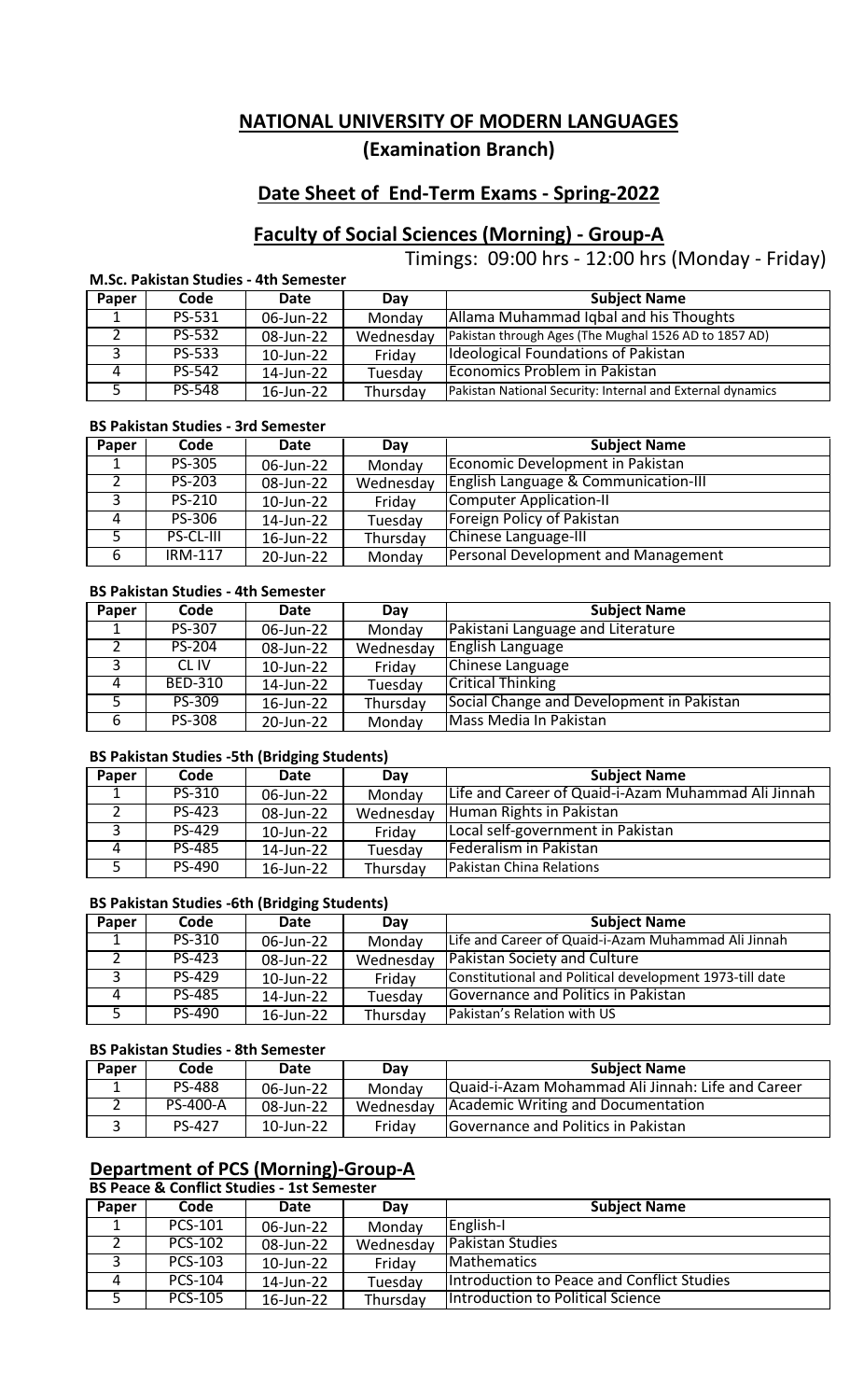# **Date Sheet of End-Term Exams - Spring-2022**

## **Faculty of Social Sciences (Morning) - Group-A**

Timings: 09:00 hrs - 12:00 hrs (Monday - Friday)

### **BS Peace & Conflict Studies - 2nd Semester**

| Paper | Code           | Date      | Day       | <b>Subject Name</b>               |
|-------|----------------|-----------|-----------|-----------------------------------|
|       | PCS-110        | 06-Jun-22 | Monday    | English-II                        |
|       | PCS-111        | 08-Jun-22 | Wednesday | <b>Islamic Studies</b>            |
|       | <b>PCS-112</b> | 10-Jun-22 | Friday    | <b>Introduction to Statistics</b> |
|       | PCS-113        | 14-Jun-22 | Tuesday   | Concept of Peace and Conflict     |
|       | <b>PCS-114</b> | 16-Jun-22 | Thursday  | Introduction to Economics         |

### **BS Peace & Conflict Studies - 3rd Semester**

| Paper | Code           | Date      | Day       | <b>Subject Name</b>             |
|-------|----------------|-----------|-----------|---------------------------------|
|       | <b>PCS-803</b> | 06-Jun-22 | Monday    | English-III                     |
|       | <b>PCS-809</b> | 08-Jun-22 | Wednesday | Introduction to Computer Skills |
|       | <b>PCS-872</b> | 10-Jun-22 | Friday    | Introduction to Geography       |
|       | <b>PCS-874</b> | 14-Jun-22 | Tuesday   | Introduction to Sociology       |
|       | <b>PCS-205</b> | 16-Jun-22 | Thursday  | Concept of Peace Building       |
| 6     | <b>PCS-894</b> | 20-Jun-22 | Monday    | Research Methodology-1          |

#### **BS Peace & Conflict Studies - 4th Semester**

| Paper | Code           | Date      | Dav       | <b>Subject Name</b>               |
|-------|----------------|-----------|-----------|-----------------------------------|
|       | <b>PCS-220</b> | 06-Jun-22 | Monday    | Theories of Peace and Conflict    |
|       | <b>PCS-221</b> | 08-Jun-22 | Wednesday | Strategies of Peace and Conflict  |
|       | PCS-876        | 10-Jun-22 | Friday    | Introduction to Anthropology      |
|       | <b>PCS-875</b> | 14-Jun-22 | Tuesday   | Introduction to Psychology        |
|       | <b>PCS-882</b> | 16-Jun-22 | Thursday  | Introduction to Every day Science |

#### **M.Sc. Peace & Conflict Studies - 4th Semester**

| Paper    | Code           | Date      | Dav       | <b>Subject Name</b>                                  |
|----------|----------------|-----------|-----------|------------------------------------------------------|
|          | <b>PCS-470</b> | 06-Jun-22 | Monday    | Islam and Contemporary Studies of Peace and Conflict |
|          | <b>PCS-892</b> | 08-Jun-22 | Wednesday | Human Rights and Humanitarian Law                    |
|          | <b>PCS-855</b> | 10-Jun-22 | Friday    | <b>Political Tolerance</b>                           |
| $\Delta$ | <b>PCS-843</b> | 14-Jun-22 | Tuesday   | <b>Politics of Environment and Peace</b>             |
|          | <b>PCS-473</b> | 16-Jun-22 | Thursday  | <b>State and Human Security</b>                      |
| 6        | PCS-           | 20-Jun-22 | Monday    | <b>Research Activity</b>                             |

# **Department of International Relations (Morning)-Group-A**

#### **BS International Relations - Bridging Semester 1st**

| Paper | Code            | Date      | Dav       | <b>Subject Name</b>                                 |
|-------|-----------------|-----------|-----------|-----------------------------------------------------|
| 1     | <b>IREN-203</b> | 06-Jun-22 | Monday    | <b>English-IV (Communication and Writing Skill)</b> |
| 2     | <b>IRMT-103</b> | 08-Jun-22 | Wednesday | Mathematics                                         |
| 3     | <b>IRCS-202</b> | 10-Jun-22 | Friday    | Introduction to Computer Skills                     |
| 4     | <b>IRIR-121</b> | 14-Jun-22 | Tuesday   | Introduction to International Relations             |
| 5.    | <b>IRTI-123</b> | 16-Jun-22 | Thursday  | Theories of International Relations                 |
| 6     | <b>IRMS-124</b> | 20-Jun-22 | Monday    | Introduction to Management Skills                   |

#### **BS International Relations - 1st Semester**

| Paper | Code            | Date      | Day       | <b>Subject Name</b>               |
|-------|-----------------|-----------|-----------|-----------------------------------|
|       | <b>IREN-101</b> | 06-Jun-22 | Monday    | English-I                         |
|       | <b>IRPS-102</b> | 08-Jun-22 | Wednesday | Pakistan Studies                  |
|       | <b>IRMT-103</b> | 10-Jun-22 | Friday    | <b>Basic Mathematics</b>          |
| 4     | <b>IRPM-117</b> | 14-Jun-22 | Tuesday   | Personal Development & Management |
|       | <b>IRIP-122</b> | 16-Jun-22 | Thursday  | Introduction to Political Science |
| 6     | <b>IRIR-121</b> | 20-Jun-22 | Monday    | Introduction to IR                |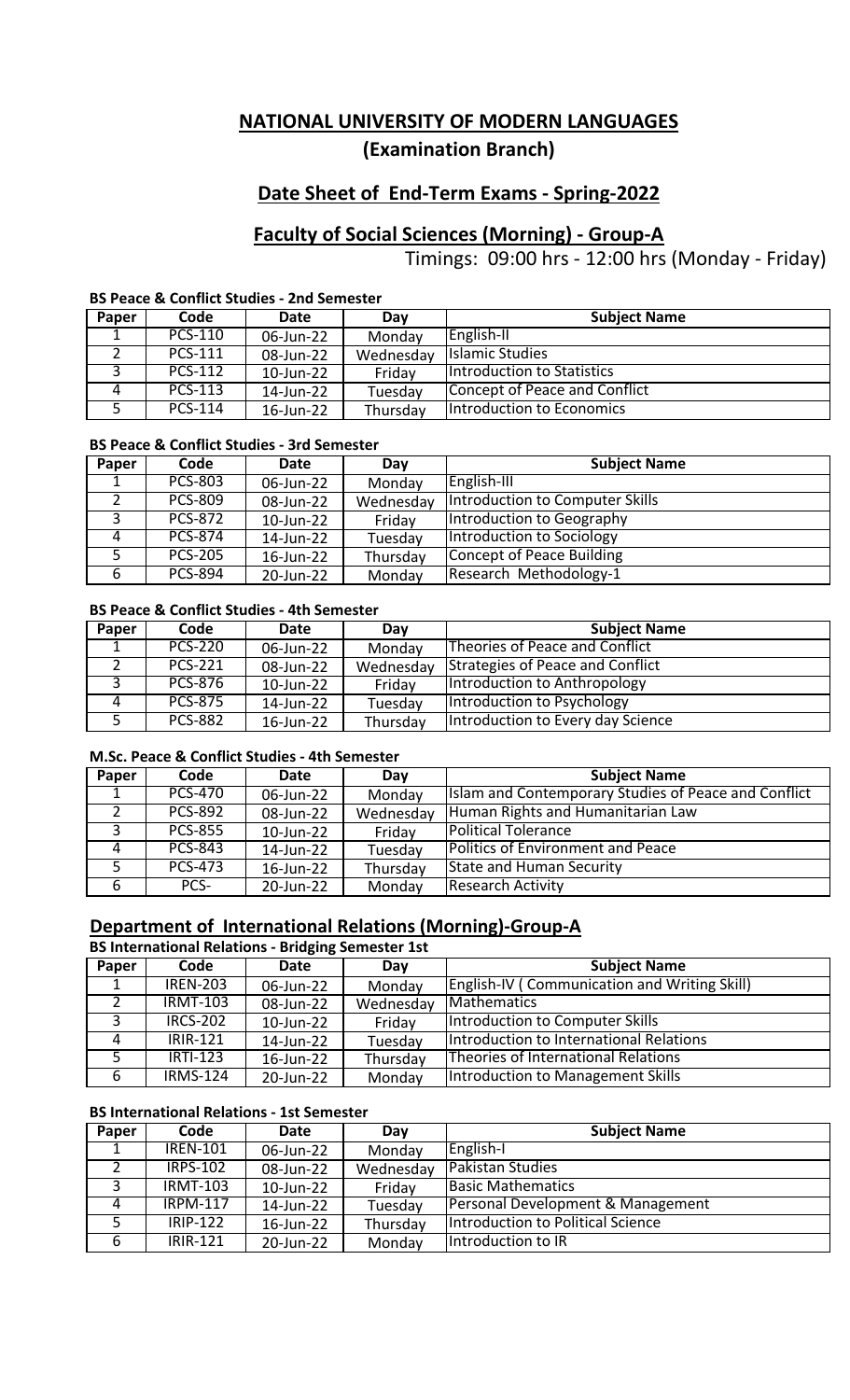# **Date Sheet of End-Term Exams - Spring-2022**

# **Faculty of Social Sciences (Morning) - Group-A**

Timings: 09:00 hrs - 12:00 hrs (Monday - Friday)

### **BS International Relations - 3rd Semester**

| Paper | Code            | Date      | Dav       | <b>Subject Name</b>                      |
|-------|-----------------|-----------|-----------|------------------------------------------|
|       | <b>IREN-201</b> | 06-Jun-22 | Monday    | English-III                              |
|       | <b>IRCS-202</b> | 08-Jun-22 | Wednesday | Introduction to Computer Skills          |
| ્ર    | <b>IRFR-215</b> | 10-Jun-22 | Friday    | French Language                          |
| 4     | <b>IRFA-303</b> | 14-Jun-22 | Tuesday   | <b>Foreign Policy Analysis</b>           |
|       | <b>IREP-311</b> | 16-Jun-22 | Thursday  | Entrepreneurship In social Sciences      |
| -6    | <b>IRNR-221</b> | 20-Jun-22 | Monday    | International Relations: Since 1648-1945 |

### **BS International Relations - 5th Semester**

| Paper | Code            | Date      | Dav       | <b>Subject Name</b>                    |
|-------|-----------------|-----------|-----------|----------------------------------------|
|       | <b>IRIL-306</b> | 06-Jun-22 | Monday    | International Politics of Central Asia |
|       | <b>IRRM-307</b> | 08-Jun-22 | Wednesday | International Relations since 1945     |
|       | <b>IRDP-308</b> | 10-Jun-22 | Friday    | Foreign Policy of Pakistan             |
|       | <b>IRME-310</b> | 14-Jun-22 | Tuesday   | International & Regional Organizations |
|       | <b>IRDS-309</b> | 16-Jun-22 | Thursday  | <b>Politics of Asia Pacific</b>        |

### **BS International Relations - 7th Semester**

| Paper | Code            | Date      | Dav       | <b>Subject Name</b>                                 |
|-------|-----------------|-----------|-----------|-----------------------------------------------------|
|       | <b>IRSA-461</b> | 06-Jun-22 | Monday    | <b>Politics of South Asia</b>                       |
|       | <b>IROC-664</b> | 08-Jun-22 | Wednesday | <b>BRI, CPEC &amp; Regional Development</b>         |
|       | <b>IRMP-463</b> | 10-Jun-22 | Friday    | Foreign Policy of Major Powers [USA, RUSSIA, CHINA] |
|       | <b>IRFP-451</b> | 14-Jun-22 | Tuesday   | <b>International Politics of Environment</b>        |
|       | <b>IRSF-452</b> | 16-Jun-22 | Thursday  | Politics of Sea                                     |

## **Department of Education (Morning)-Group-A**

## **B.Ed (Hons) - 5th Semester**

| Paper        | Code            | Date      | Day       | <b>Subject Name</b>                    |
|--------------|-----------------|-----------|-----------|----------------------------------------|
|              | <b>B.Ed-541</b> | 06-Jun-22 | Monday    | Curriculum Development                 |
|              | <b>B.Ed-542</b> | 08-Jun-22 | Wednesday | <b>School Community &amp; Teachers</b> |
| $\mathbf{C}$ | <b>B.Ed-543</b> | 10-Jun-22 | Friday    | Inferential Statistics II              |
| 4            | <b>B.Ed-544</b> | 14-Jun-22 | Tuesday   | Intro. Educational Research            |
|              | <b>B.Ed-545</b> | 16-Jun-22 | Thursday  | <b>Teaching of General Science</b>     |
| 6            | <b>B.Ed-546</b> | 20-Jun-22 | Monday    | <b>Teaching of English</b>             |

### **B.Ed (Hons) - 6th Semester**

| Paper | Code            | Date      | Day       | <b>Subject Name</b>                    |
|-------|-----------------|-----------|-----------|----------------------------------------|
|       | <b>B.Ed-551</b> | 06-Jun-22 | Monday    | Advance Research Methods in Education  |
|       | <b>B.Ed-552</b> | 08-Jun-22 | Wednesday | <b>Teaching of Social Studies</b>      |
|       | <b>B.Ed-553</b> | 10-Jun-22 | Friday    | Teaching of Islamic Studies/Ethics     |
| 4     | <b>B.Ed-554</b> | 14-Jun-22 | Tuesday   | <b>Test Development and Evaluation</b> |
|       | <b>B.Ed-555</b> | 16-Jun-22 | Thursday  | <b>School Management</b>               |

### **B.Ed (Hons) - 7th Semester**

| Paper | Code            | Date      | Day       | <b>Subject Name</b>                         |
|-------|-----------------|-----------|-----------|---------------------------------------------|
|       | <b>B.Ed-561</b> | 06-Jun-22 | Monday    | Pedagogical Skills                          |
|       | <b>B.Ed-562</b> | 08-Jun-22 | Wednesday | Contemporary issues and trends in education |
| ว     | <b>B.Ed-563</b> | 10-Jun-22 | Friday    | <b>Teaching of Social Studies</b>           |
| 4     | <b>B.Ed-564</b> | 14-Jun-22 | Tuesday   | Computer Literacy                           |
|       | <b>B.Ed-565</b> | 16-Jun-22 | Thursday  | Comparative Education                       |
| 6     | <b>B.Ed-566</b> | 20-Jun-22 | Monday    | General Science - III                       |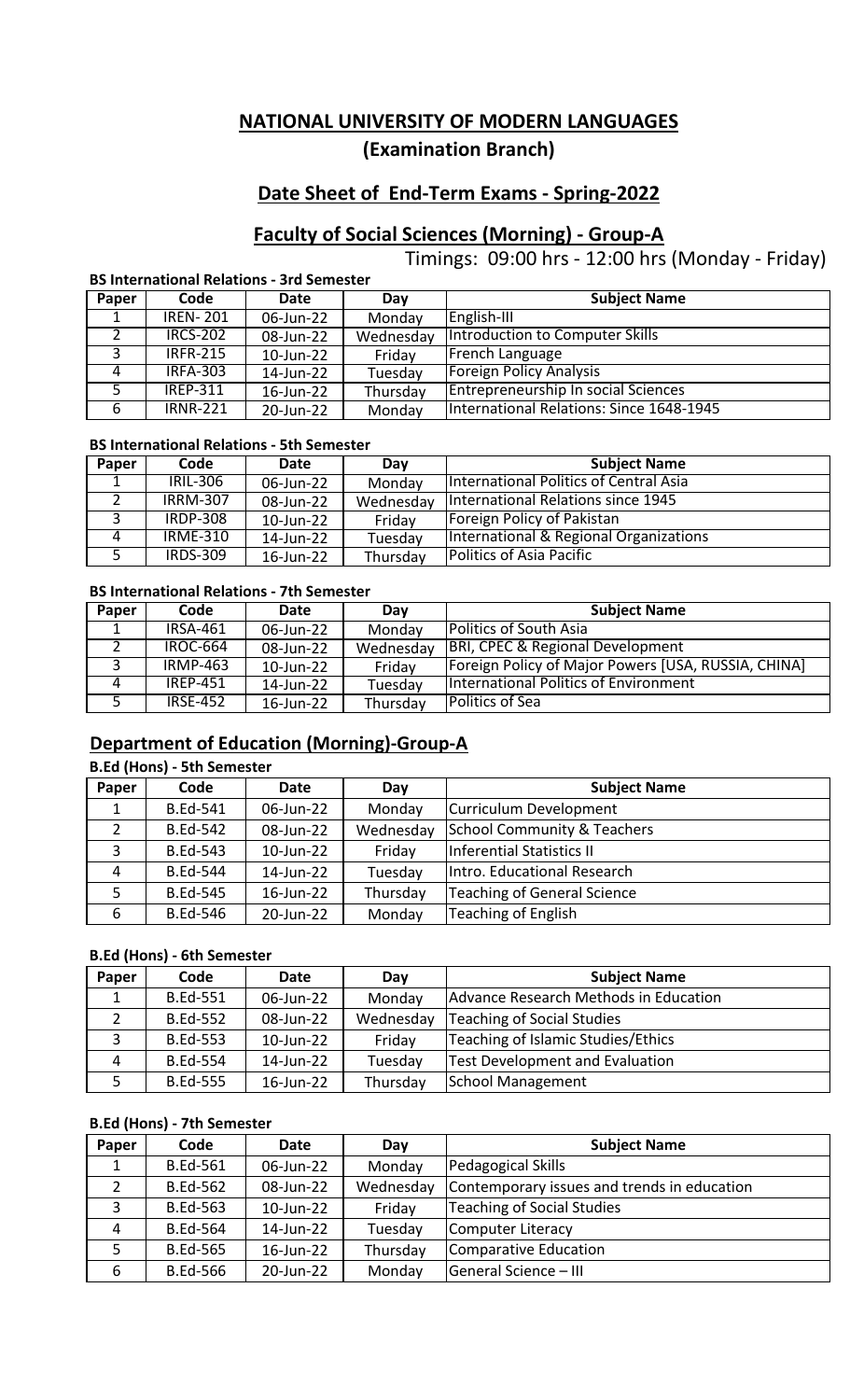# **Date Sheet of End-Term Exams - Spring-2022**

# **Faculty of Social Sciences (Morning) - Group-A**

Timings: 09:00 hrs - 12:00 hrs (Monday - Friday)

### **B.Ed (Hons) - 8th Semester**

| Paper | Code            | Date      | Dav    | <b>Subject Name</b>                 |
|-------|-----------------|-----------|--------|-------------------------------------|
|       | <b>B.Ed-571</b> | 06-Jun-22 | Monday | Education Planning & Management     |
|       | <b>B.Ed-572</b> | 08-Jun-22 |        | Wednesday   Environmental Education |

#### **MA Education - 3rd Semester**

| Paper              | Code           | Date      | Day       | <b>Subject Name</b>                              |
|--------------------|----------------|-----------|-----------|--------------------------------------------------|
|                    | <b>Edu 521</b> | 06-Jun-22 | Monday    | <b>Research Evaluation and Testing</b>           |
| າ                  | <b>Edu 522</b> | 08-Jun-22 | Wednesday | Methods of Teaching Social Sciences              |
| っ                  | Edu 523        | 10-Jun-22 | Friday    | Philosophy of Education                          |
| $\mathbf{\Lambda}$ | <b>Edu 524</b> | 14-Jun-22 | Tuesday   | Guidance & Counseling Techniques                 |
|                    | Edu 525        | 16-Jun-22 | Thursday  | Communication Skills, Leadership Role & Theories |
| 6                  | <b>Edu 526</b> | 20-Jun-22 | Monday    | An Introduction to Special Education             |

### **MA Education - 4th Semester**

| Paper | Code    | Date      | Dav    | <b>Subject Name</b>                                  |
|-------|---------|-----------|--------|------------------------------------------------------|
|       | Edu 537 | 06-Jun-22 | Monday | Comparative Education                                |
|       | Edu 540 | 08-Jun-22 |        | Wednesday   Foundations in Early Childhood Education |

### **MA EPM - 4th Semester**

| Paper | Code      | <b>Date</b>  | Dav    | <b>Subject Name</b>                                    |
|-------|-----------|--------------|--------|--------------------------------------------------------|
|       | EPM - 532 | 06-Jun-22    | Monday | Measurement & Evaluation in Education                  |
|       | EPM - 536 | 08-Jun-22    |        | Wednesday   New Philosophical Perspective in Education |
|       | EPM - 537 | $10$ -Jun-22 | Friday | <b>Project Planning and Management</b>                 |

#### **BS Health & Physical Education - 1st Semester**

| Paper | Code                | Date      | Day       | <b>Subject Name</b>                            |
|-------|---------------------|-----------|-----------|------------------------------------------------|
|       | BS HPE $-501$       | 06-Jun-22 | Monday    | Islamic Studies / Ethics (Compulsory 5)        |
| 2     | BS HPE - 502        | 08-Jun-22 | Wednesday | English - I (Compulsory 1)                     |
|       | BS HPE - 503        | 10-Jun-22 | Friday    | <b>Talent Identification in Sports</b>         |
| 4     | BS HPE $-504$       | 14-Jun-22 | Tuesday   | <b>Fundamental Application of Physics</b>      |
|       | BS HPE $-505$       | 16-Jun-22 | Thursday  | Philosophical foundation of Physical Education |
| 6     | <b>BS HPE - 506</b> | 20-Jun-22 | Monday    | Games I & Athletics I (Theory & Practical)     |

## **BS Health & Physical Education - 2nd Semester**

| Paper | Code          | Date      | Day       | <b>Subject Name</b>            |
|-------|---------------|-----------|-----------|--------------------------------|
|       | BS HPE $-511$ | 06-Jun-22 | Monday    | English – II (Compulsory 4)    |
| 2     | BS HPE $-512$ | 08-Jun-22 | Wednesday | Mathematics – I (Compulsory 3) |
| э.    | BS HPE - 513  | 10-Jun-22 | Friday    | Biochemistry                   |
| 4     | BS HPE $-514$ | 14-Jun-22 | Tuesday   | Sports Biomechanics            |
|       | BS HPE $-515$ | 16-Jun-22 | Thursday  | Games - II & Athletics - II    |
| 6     | BS HPE $-517$ | 20-Jun-22 | Monday    | Gymnastic $-1$                 |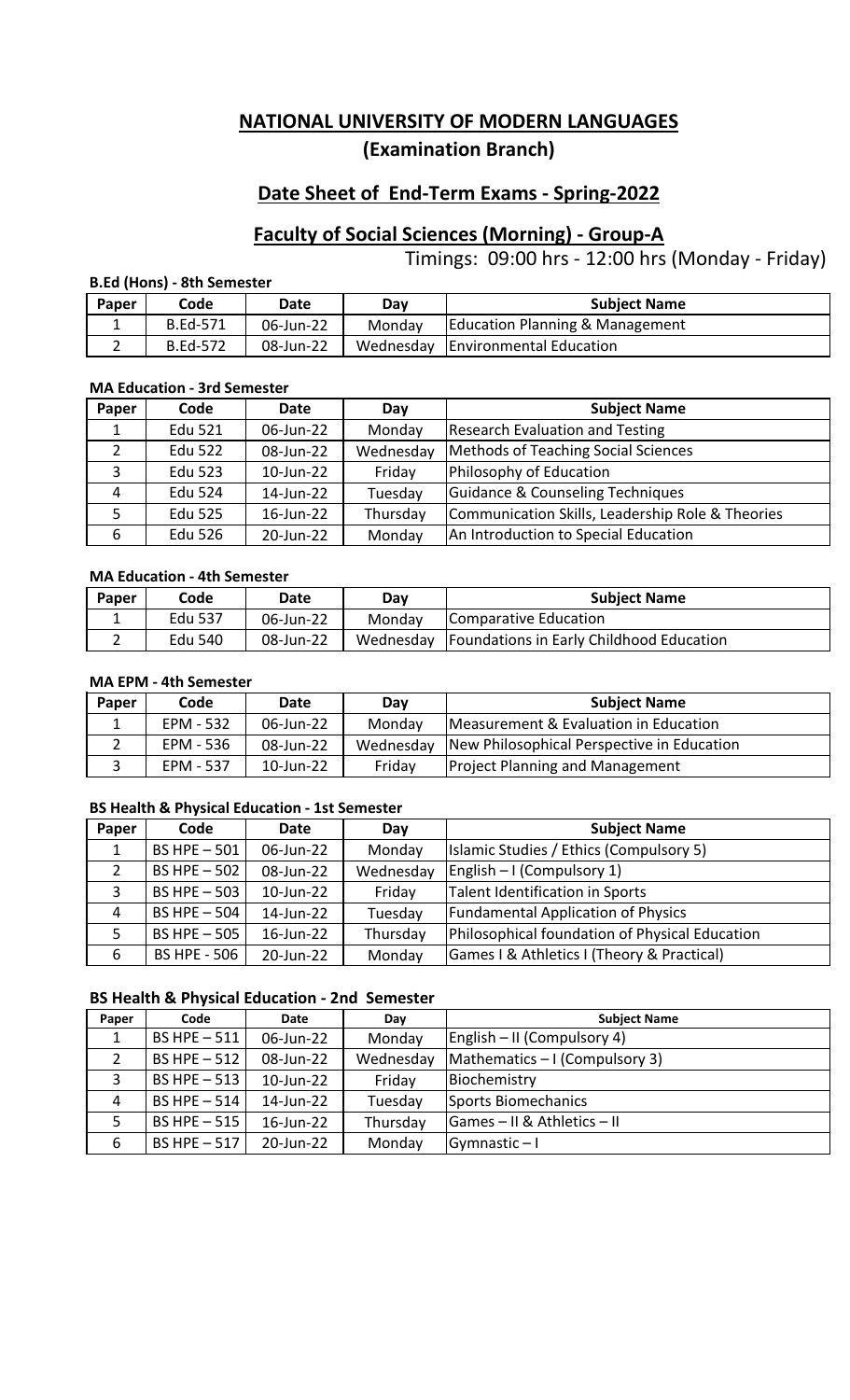**(Examination Branch)**

# **Date Sheet of End-Term Exams - Spring-2022**

# **Faculty of Social Sciences(Morning)-Group-B**

Timings: 09:00 hrs - 12:00 hrs (Monday - Friday)

# **Department of Mass Communication(Morning)-Group-B**

**M.Sc. Mass Communication - 4th Semester**

| Paper | Code            | Date      | Day       | <b>Subject Name</b>         |
|-------|-----------------|-----------|-----------|-----------------------------|
|       | MCGC-548        | 07-Jun-22 | Tuesday   | <b>Global Communication</b> |
|       | <b>MCFL-591</b> | 09-Jun-22 | Thursday  | Foreign Language (Ger-Chi)  |
|       | MCMM-549        | 13-Jun-22 | Monday    | Media Management            |
|       | <b>MCDC-550</b> | 15-Jun-22 | Wednesday | Development Communication   |
|       | <b>MCMS-551</b> | 17-Jun-22 | Friday    | Mass Media & Society        |

#### **BS Mass Communication - 2nd Semester**

| Paper | Code            | Date      | Dav       | <b>Subject Name</b>                      |
|-------|-----------------|-----------|-----------|------------------------------------------|
|       | <b>MCMS-122</b> | 07-Jun-22 | Tuesday   | Mass Media in Pakistan                   |
|       | <b>MCFL-102</b> | 09-Jun-22 | Thursday  | <b>English Literature</b>                |
|       | <b>MCPS-106</b> | 13-Jun-22 | Monday    | <b>Pakistan Studies</b>                  |
| 4     | <b>MCSS-115</b> | 15-Jun-22 | Wednesday | Statistics                               |
|       | <b>MCMI-123</b> | 17-Jun-22 | Friday    | Media Industries                         |
| 6     | <b>MCBS-113</b> | 21-Jun-22 | Tuesday   | <b>Basic Concepts in Social Sciences</b> |

### **BS Mass Communication - 4th Semester**

| Paper | Code            | Date      | Day       | <b>Subject Name</b>      |
|-------|-----------------|-----------|-----------|--------------------------|
|       | <b>MCTW-348</b> | 07-Jun-22 | Tuesday   | Technical Writing        |
|       | <b>MCML-247</b> | 09-Jun-22 | Thursday  | Media Law and Ethics     |
|       | MCNW-224        | 13-Jun-22 | Monday    | News Reporting & Writing |
| 4     | <b>MCVD-225</b> | 15-Jun-22 | Wednesday | Videography              |
| п     | <b>MCPJ-226</b> | 17-Jun-22 | Friday    | Photo Journalism         |
| 6     | MCGD-227        | 21-Jun-22 | Tuesday   | <b>Graphic Designing</b> |

### **BS Mass Communication - 6th Semester**

| Paper          | Code                                                      | Date         | Day       | <b>Subject Name</b>                                                                                      |
|----------------|-----------------------------------------------------------|--------------|-----------|----------------------------------------------------------------------------------------------------------|
| 1              | <b>MCDC -352</b>                                          | 07-Jun-22    | Tuesday   | Development Communication                                                                                |
| 2              | <b>MCGC -353</b>                                          | 09-Jun-22    | Thursday  | <b>Global Communication</b>                                                                              |
| 3              | <b>MCMC -354</b>                                          | 13-Jun-22    | Monday    | Media & Current Affairs                                                                                  |
| $\overline{4}$ | <b>MCPA -361</b><br><b>MCDF</b> -361<br><b>MCRT</b> -361  | $15$ -Jun-22 | Wednesday | <b>Writing for Public Relations</b><br><b>Writing for Drama &amp; Film</b><br><b>Script Writing</b>      |
| 5              | <b>MCPA - 362</b><br><b>MCDF - 362</b><br><b>MCRT-362</b> | 17-Jun-22    | Friday    | Copy Writing & Art Direction<br>production : Acting Supporting tools<br><b>Production: Digital Tools</b> |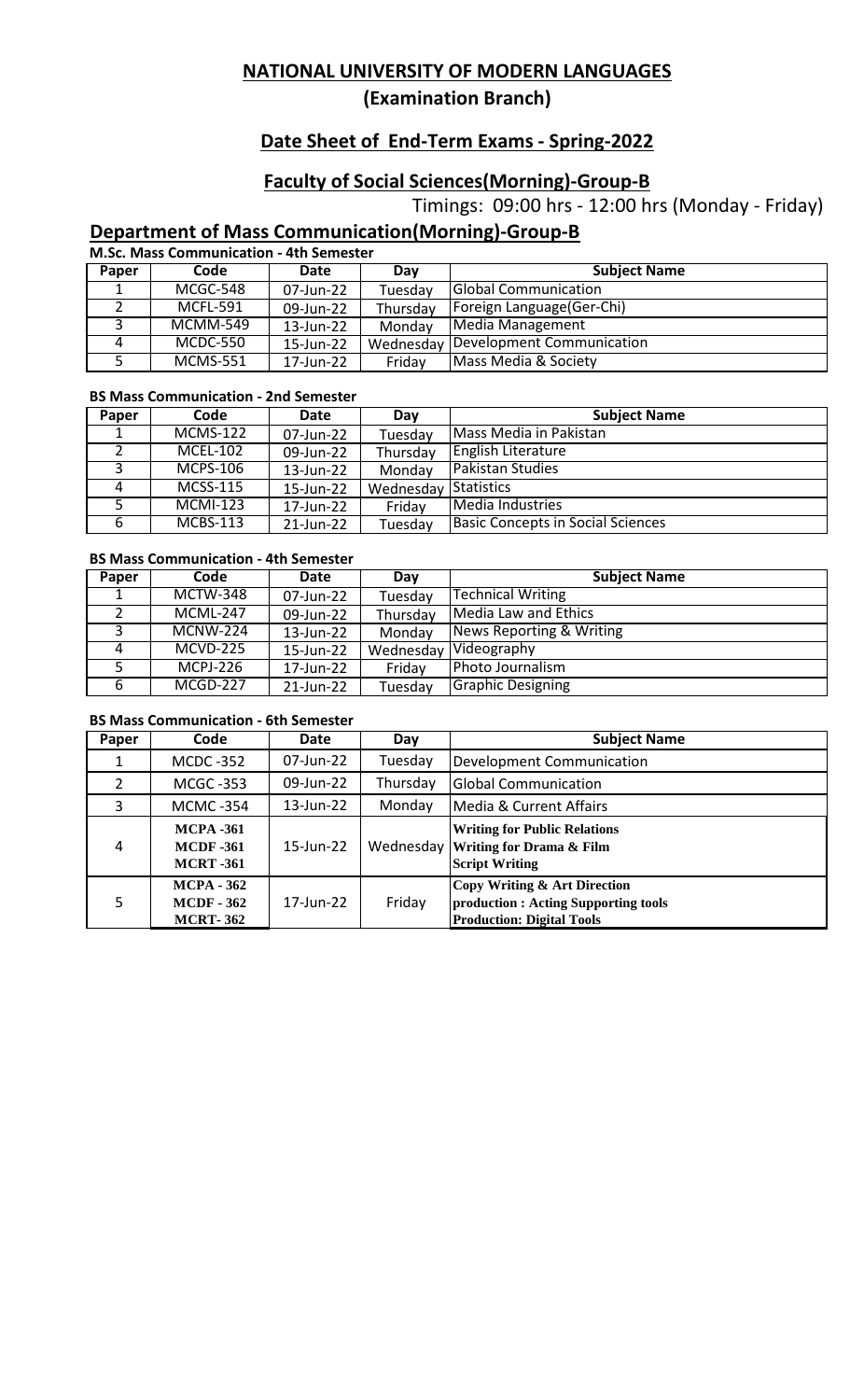**(Examination Branch)**

# **Date Sheet of End-Term Exams - Spring-2022**

# **Faculty of Social Sciences(Morning)-Group-B**

Timings: 09:00 hrs - 12:00 hrs (Monday - Friday)

|       | <b>BS Mass Communication - 8th Semester</b>                                      |              |           |                                                                                                                                                                      |  |  |
|-------|----------------------------------------------------------------------------------|--------------|-----------|----------------------------------------------------------------------------------------------------------------------------------------------------------------------|--|--|
| Paper | Code                                                                             | Date         | Day       | <b>Subject Name</b>                                                                                                                                                  |  |  |
|       | <b>MCPC -458</b>                                                                 | 07-Jun-22    | Tuesdav   | <b>Political Communication</b>                                                                                                                                       |  |  |
| 2     | <b>MCME-459</b>                                                                  | 09-Jun-22    | Thursday  | Media Entrepreneurship                                                                                                                                               |  |  |
| 3     | <b>MCRT - 481</b><br><b>MCPA - 481</b><br><b>MCDF</b> - 481<br><b>MCNM - 481</b> | 13-Jun-22    | Monday    | <b>Graphic &amp; Digital Effect for Video Production</b><br><b>Crises Management in Public Relations</b><br><b>Set Designing</b><br>Social Media, Politics & Society |  |  |
| 4     | <b>MCRT -482</b><br><b>MCPA -482</b><br><b>MCDF - 482</b><br><b>MCNM - 482</b>   | $15$ -Jun-22 | Wednesday | Development of Radio & TV in Pakistan<br>Media Planning & Advertising Campaigns<br><b>Post - Production</b><br><b>New Media Challenges</b>                           |  |  |
| 5     | <b>MCRP-499</b>                                                                  | 17-Jun-22    | Friday    | Research Paper / Project                                                                                                                                             |  |  |

#### **Department of Applied Psychology**

### **M.Sc. Applied Psychology - 4th Semester**

| Paper | Code           | Date      | Day      | <b>Subject Name</b>                     |
|-------|----------------|-----------|----------|-----------------------------------------|
|       | <b>PSY-531</b> | 07-Jun-22 | Tuesday  | Positive Psychology                     |
|       | <b>PSY-533</b> | 09-Jun-22 | Thursday | <b>Health Psychology</b>                |
|       | <b>PSY-538</b> | 13-Jun-22 | Monday   | <b>Psychology of Media</b>              |
|       | <b>PSY-534</b> | 15-Jun-22 |          | <b>Wednesday Personality Psychology</b> |

#### **BS Applied Psychology - 2nd Semester**

| Paper | Code            | Date      | Day       | <b>Subject Name</b>             |
|-------|-----------------|-----------|-----------|---------------------------------|
| ᆂ     | APEN-105        | 07-Jun-22 | Tuesday   | English II                      |
|       | APIS-106        | 09-Jun-22 | Thursday  | Islamic studies                 |
|       | APBI-107        | 13-Jun-22 | Monday    | Biology                         |
| 4     | APEC-122        | 15-Jun-22 | Wednesday | Intro to Economics (General)    |
|       | APMC-113        | 17-Jun-22 | Friday    | Intro to Mass Comm. (General)   |
|       | <b>APAA-122</b> | 21-Jun-22 | Tuesday   | Applied Area of PSY(Foundation) |

### **BS Applied Psychology - 4th Semester**

| Paper | Code            | Date      | Day       | <b>Subject Name</b>                 |
|-------|-----------------|-----------|-----------|-------------------------------------|
|       | <b>APLN-208</b> | 07-Jun-22 | Tuesday   | UN Language (French)                |
|       | <b>APPS-217</b> | 09-Jun-22 | Thursday  | <b>Political Sciences</b>           |
|       | APTL-216        | 13-Jun-22 | Monday    | Teaching and Learning               |
| 4     | <b>APGE-244</b> | 15-Jun-22 | Wednesday | Gender Issues in Psychology         |
|       | APCC-243        | 17-Jun-22 | Friday    | <b>Cross Cultural Psychology</b>    |
|       | <b>APEI-225</b> | 21-Jun-22 | Tuesday   | <b>Ethical Issues in Psychology</b> |

#### **BS Applied Psychology - 6th Semester**

| Paper | Code            | Date      | Dav       | <b>Subject Name</b>                           |
|-------|-----------------|-----------|-----------|-----------------------------------------------|
|       | <b>APRM-348</b> | 07-Jun-22 | Tuesday   | Research Methods-II (Major – Compulsory)      |
|       | APDA-350        | 09-Jun-22 | Thursday  | Data Analysis using SPSS (Major – Compulsory) |
|       | APHP-351        | 13-Jun-22 | Monday    | Health Psychology (Major - Compulsory)        |
|       | APPA-329        | 15-Jun-22 | Wednesday | <b>Psychological Assessment (Foundation)</b>  |
|       | APSP-330        | 17-Jun-22 | Friday    | Schools and Perspectives of Psychology        |

### **BS Applied Psychology - 8th Semester**

| Paper | Code            | Date      | Dav      | <b>Subject Name</b>                        |
|-------|-----------------|-----------|----------|--------------------------------------------|
|       | APCL-462        | 07-Jun-22 | Tuesday  | Clinical Psychology (Elective)             |
|       | APOP-463        | 09-Jun-22 | Thursday | <b>Forensic Psychology (Elective)</b>      |
|       | APHR-465        | 13-Jun-22 | Monday   | Counseling Psychology (Elective)           |
|       | <b>APCN-467</b> | 15-Jun-22 |          | Wednesday   Military Psychology (Elective) |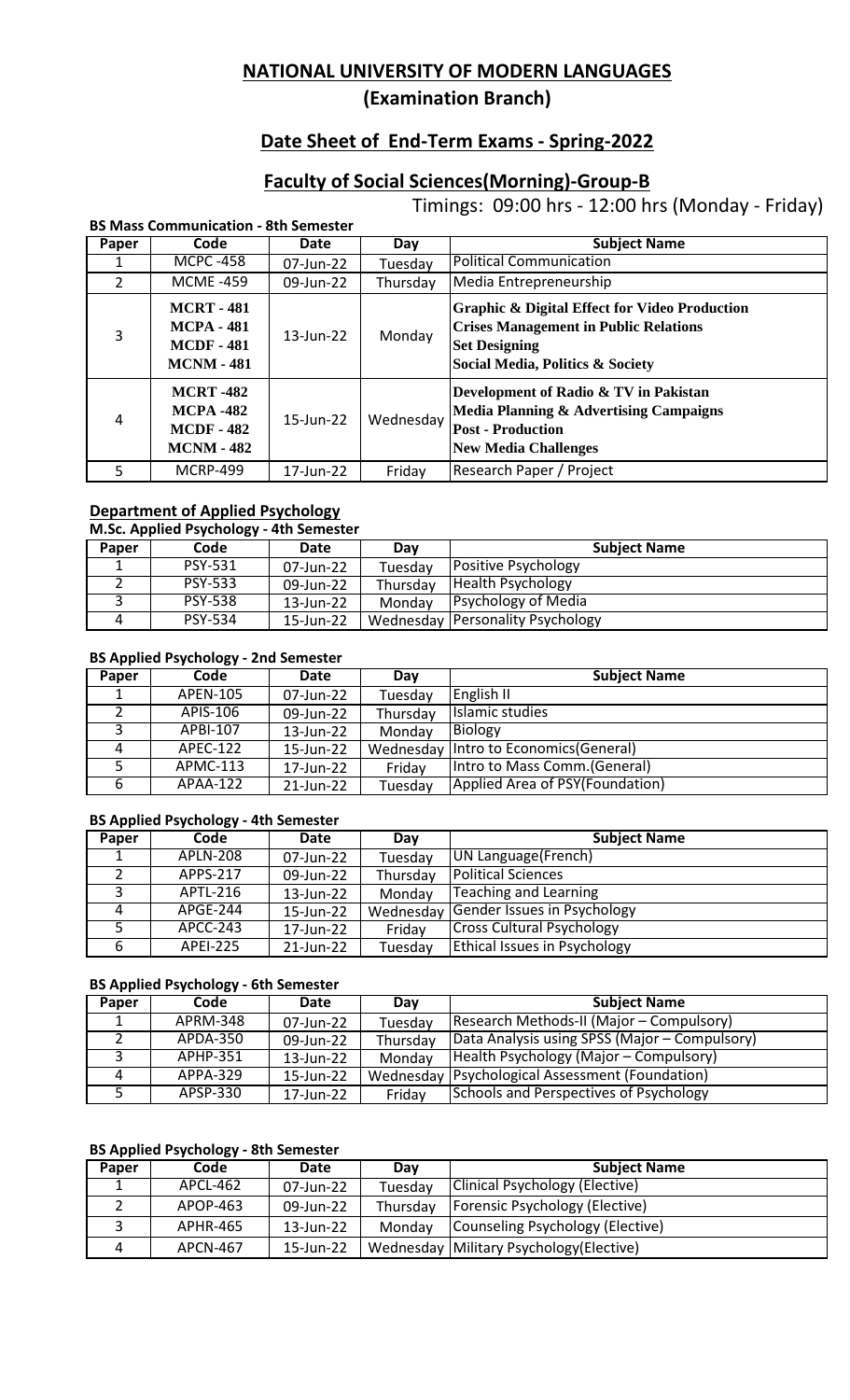**(Examination Branch)**

# **Date Sheet of End-Term Exams - Spring-2022**

# **Faculty of Social Sciences(Morning)-Group-B**

Timings: 09:00 hrs - 12:00 hrs (Monday - Friday)

#### **Department of Pakistan Studies BS Pakistan Studies - 1st Semester**

|       | DJ FANSIAII JUULES - ISL JEIHESIEI |           |           |                                          |  |  |  |
|-------|------------------------------------|-----------|-----------|------------------------------------------|--|--|--|
| Paper | Code                               | Date      | Day       | <b>Subject Name</b>                      |  |  |  |
|       | PS-201                             | 07-Jun-22 | Tuesday   | English I                                |  |  |  |
|       | <b>PS-206</b>                      | 09-Jun-22 | Thursday  | Islamic Studies/Ethics                   |  |  |  |
| ာ     | <b>PS-207</b>                      | 13-Jun-22 | Monday    | <b>Basic and Mathematics/ Statistics</b> |  |  |  |
| 4     | PS-301                             | 15-Jun-22 | Wednesday | Muslim Struggle for Pakistan(1857-1947)  |  |  |  |
|       | PS-302                             | 17-Jun-22 | Friday    | Geography of Pakistan                    |  |  |  |
| 6     | PS-CL-I                            | 21-Jun-22 | Tuesday   | Chinese's Language                       |  |  |  |

### **BS Pakistan Studies - 2nd Semester**

| Paper | Code          | Date      | Day       | <b>Subject Name</b>                              |
|-------|---------------|-----------|-----------|--------------------------------------------------|
|       | <b>PS-202</b> | 07-Jun-22 | Tuesday   | <b>English Language-II</b>                       |
|       | <b>PS-208</b> | 09-Jun-22 | Thursday  | <b>Basic Math/Stat-II</b>                        |
| 3     | PS-209        | 13-Jun-22 | Monday    | Computer Application                             |
|       | PS-303        | 15-Jun-22 | Wednesday | Political History of Pakistan, 1947 to till date |
|       | PS-304        | 17-Jun-22 | Friday    | Pakistani Society and Culture                    |
|       | PS-CL-II      | 21-Jun-22 | Tuesday   | Chinese Language-II                              |

#### **BS Pakistan Studies – 5th Semester**

| Paper | Code          | Date      | Dav       | <b>Subject Name</b>                                              |
|-------|---------------|-----------|-----------|------------------------------------------------------------------|
|       | PS-309        | 07-Jun-22 | Tuesday   | Social Change and Development in Pakistan                        |
|       | PS-310        | 09-Jun-22 | Thursday  | Human Rights in Pakistan                                         |
|       | PS-421        | 13-Jun-22 | Monday    | Constitutional and Political Development in Pakistan (1947-1973) |
|       | PS-423        | 15-Jun-22 | Wednesday | Local Self Government in Pakistan                                |
|       | <b>PS-485</b> | 17-Jun-22 | Friday    | <b>Pakistan China Relations</b>                                  |

### **Department of Peace & Conflict Studies**

#### **BS Peace & Conflict Studies - 5th Semester Paper Code Date Day Date Bay Subject Name 1 PCS-305 07-Jun-22 Tuesday** French Language 1 PCS-305 07-Jun-22 Tuesday French Language<br>2 PCS-826 09-Jun-22 Thursday Conflict Analysis 2 PCS-826 09-Jun-22 Thursday Conflict Analysis<br>3 PCS-526 13-Jun-22 Monday Analysis of War 3 PCS-526 13-Jun-22 Monday Analysis of War and Peace<br>4 PCS-827 15-Jun-22 Wednesday Traditional & Non-Traditio 4 PCS-827 15-Jun-22 Wednesday Traditional & Non-Traditional Security Paradigm<br>5 PCS-891 17-Jun-22 Friday Global Power Politics & Peace 17-Jun-22 Friday Global Power Politics & Peace

### **BS Peace & Conflict Studies - 6th Semester**

| Paper | Code           | Date      | Day       | <b>Subject Name</b>                            |
|-------|----------------|-----------|-----------|------------------------------------------------|
|       | <b>PCS-320</b> | 07-Jun-22 | Tuesday   | Social Non-Movement of the world               |
|       | <b>PCS-321</b> | 09-Jun-22 | Thursday  | Role of Religion in Peace and Conflict Studies |
|       | <b>PCS-824</b> | 13-Jun-22 | Monday    | <b>Research Methodology</b>                    |
| 4     | <b>PCS-836</b> | 15-Jun-22 | Wednesday | Conflict and Cooperation in South Asia         |
|       | <b>PCS-510</b> | 17-Jun-22 | Friday    | <b>Conflict Management and Resolution</b>      |
|       | <b>PCS-845</b> | 21-Jun-22 | Tuesday   | International Law                              |

## **BS Peace & Conflict Studies - 7th Semester**

| Paper | Code           | Date      | Day       | <b>Subject Name</b>                                   |
|-------|----------------|-----------|-----------|-------------------------------------------------------|
|       | <b>PCS-533</b> | 07-Jun-22 | Tuesday   | Dynamics of Regional Conflicts and Responses          |
|       | <b>PCS-823</b> | 09-Jun-22 | Thursday  | <b>Ethnic Conflicts: Perspective &amp; Challenges</b> |
|       | <b>PCS-462</b> | 13-Jun-22 | Monday    | Role of Media in Peace and Conflict                   |
| 4     | <b>PCS-853</b> | 15-Jun-22 | Wednesday | Contemporary Global Conflicts and Peace               |
|       | <b>PCS-846</b> | 17-Jun-22 | Friday    | Arms Control, Disarmament & Peace                     |
| 6     | <b>PCS-893</b> | 21-Jun-22 | Tuesday   | <b>Gender peace and Security</b>                      |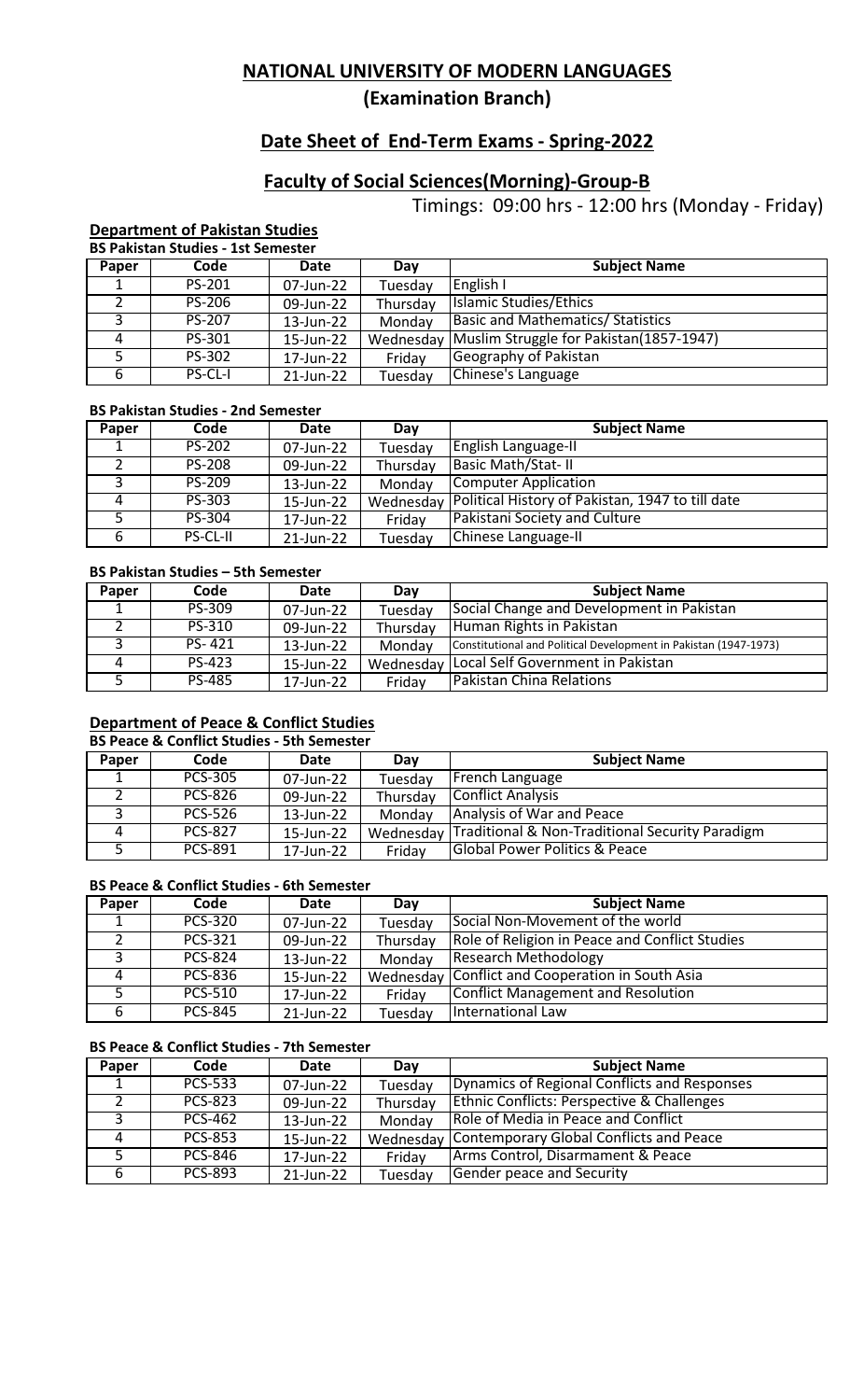**(Examination Branch)**

# **Date Sheet of End-Term Exams - Spring-2022**

# **Faculty of Social Sciences(Morning)-Group-B**

Timings: 09:00 hrs - 12:00 hrs (Monday - Friday)

|       | <b>BS Peace &amp; Conflict Studies - 8th Semester</b> |           |           |                                                      |  |  |  |
|-------|-------------------------------------------------------|-----------|-----------|------------------------------------------------------|--|--|--|
| Paper | Code                                                  | Date      | Day       | <b>Subject Name</b>                                  |  |  |  |
|       | <b>PCS-470</b>                                        | 07-Jun-22 | Tuesday   | Welfare State of Islam & Contemporary Studies of pcs |  |  |  |
|       | <b>PCS-892</b>                                        | 09-Jun-22 | Thursday  | Human Rights and Humanitarian Law                    |  |  |  |
| 3     | <b>PCS-855</b>                                        | 13-Jun-22 | Monday    | <b>Political Tolerance</b>                           |  |  |  |
|       | <b>PCS-843</b>                                        | 15-Jun-22 | Wednesday | <b>Politics of Environment and Peace</b>             |  |  |  |
|       | <b>PCS-473</b>                                        | 17-Jun-22 | Friday    | <b>State and Human Security</b>                      |  |  |  |
| 6     | PCS-                                                  | 21-Jun-22 | Tuesday   | <b>Research Activity</b>                             |  |  |  |

#### **Department of International Relations BS International Relations Bridging 2nd**

|       | <b>BS INTERNATIONAl Relations Bridging Znd</b> |           |           |                                        |  |  |
|-------|------------------------------------------------|-----------|-----------|----------------------------------------|--|--|
| Paper | Code                                           | Date      | Day       | <b>Subject Name</b>                    |  |  |
|       | <b>IRCA-312</b>                                | 07-Jun-22 | Tuesday   | International Politics of Central Asia |  |  |
|       | <b>IRIH-302</b>                                | 09-Jun-22 | Thursday  | International Relations since 1945     |  |  |
| 3     | <b>IRFA-303</b>                                | 13-Jun-22 | Monday    | <b>Foreign Policy Analysis</b>         |  |  |
| 4     | <b>IRFP-305</b>                                | 15-Jun-22 | Wednesday | Foreign Policy of Pakistan             |  |  |
| 5     | <b>IRAP-311</b>                                | 17-Jun-22 | Friday    | International & Regional Organizations |  |  |
| 6     | <b>IRAP-311</b>                                | 21-Jun-22 | Tuesday   | <b>Politics of Asia Pacific</b>        |  |  |

### **BS International Relations - 2nd Semester**

| Paper | Code            | Date      | Dav       | <b>Subject Name</b>           |
|-------|-----------------|-----------|-----------|-------------------------------|
|       | <b>IREN-104</b> | 07-Jun-22 | Tuesday   | English-II                    |
|       | <b>IRIS-105</b> | 09-Jun-22 | Thursday  | Islamic Studies / Ethics      |
|       | <b>IRST-106</b> | 13-Jun-22 | Monday    | Statistics                    |
| 4     | <b>IREC-113</b> | 15-Jun-22 | Wednesday | Introduction to Economics     |
|       | <b>IRAT-123</b> | 17-Jun-22 | Friday    | Approaches and Theories of IR |
| 6     | IRIG-312        | 21-Jun-22 | Tuesday   | Intro to Geography            |

### **BS International Relations - 4th Semester**

| Paper | Code            | Date      | Day      | <b>Subject Name</b>                        |
|-------|-----------------|-----------|----------|--------------------------------------------|
|       | <b>IREN-203</b> | 07-Jun-22 | Tuesday  | English-IV                                 |
|       | <b>IRMC-213</b> | 09-Jun-22 | Thursday | Introduction to Mass Communication         |
|       | <b>IRPH-116</b> | 13-Jun-22 | Monday   | Intro to Political Philosophy              |
|       | <b>IRSS-262</b> | 15-Jun-22 |          | Wednesday Introduction to Security Studies |
|       | <b>IRFD-214</b> | 17-Jun-22 | Friday   | Introduction to Every Day Science          |

### **BS International Relations - 6th Semester & BS International Relations Bridging 3rd**

| Paper | Code            | Date      | Day       | <b>Subject Name</b>            |
|-------|-----------------|-----------|-----------|--------------------------------|
|       | IRIL-306        | 07-Jun-22 | Tuesday   | Public International Law       |
|       | <b>IRRM-307</b> | 09-Jun-22 | Thursday  | <b>Research Methodology</b>    |
|       | <b>IRDP-308</b> | 13-Jun-22 | Monday    | Diplomacy                      |
|       | <b>IRME-310</b> | 15-Jun-22 | Wednesday | <b>Politics of Middle East</b> |
|       | <b>IRDS-309</b> | 17-Jun-22 | Friday    | Defense & Strategic Studies    |

#### **BS International Relations - 8th Semester**

| Paper | Code            | Date      | Day       | <b>Subject Name</b>                       |
|-------|-----------------|-----------|-----------|-------------------------------------------|
|       | <b>IRPE-470</b> | 07-Jun-22 | Tuesday   | <b>International Political Economy</b>    |
|       | <b>IRPP-472</b> | 09-Jun-22 | Thursdav  | The European Union as actor in south Asia |
|       | <b>IRTS-469</b> | 13-Jun-22 | Monday    | Non Traditional Security Threats          |
| 4     | <b>IRFT-474</b> | 15-Jun-22 | Wednesday | Extremism, Terrorism & Counter-Terrorism  |
|       | <b>IRCM-475</b> | 17-Jun-22 | Friday    | <b>Conflict Management and Resolution</b> |

## **M.Sc. International Relations - 4th Semester**

| Paper | Code            | Date      | Day       | <b>Subject Name</b>                                 |
|-------|-----------------|-----------|-----------|-----------------------------------------------------|
|       | IRPE-601        | 07-Jun-22 | Tuesday   | International Political Economy                     |
|       | <b>IREU-666</b> | 09-Jun-22 | Thursday  | The European Union as actor in south Asia           |
|       | <b>IRPP-667</b> | 13-Jun-22 | Monday    | <b>Politics of Pakistan</b>                         |
|       | <b>IRAD-668</b> | 15-Jun-22 | Wednesday | <b>Arms Control and Disarmament</b>                 |
|       | <b>IRET-669</b> | 17-Jun-22 | Friday    | <b>Extremism, Terrorism &amp; Counter-Terrorism</b> |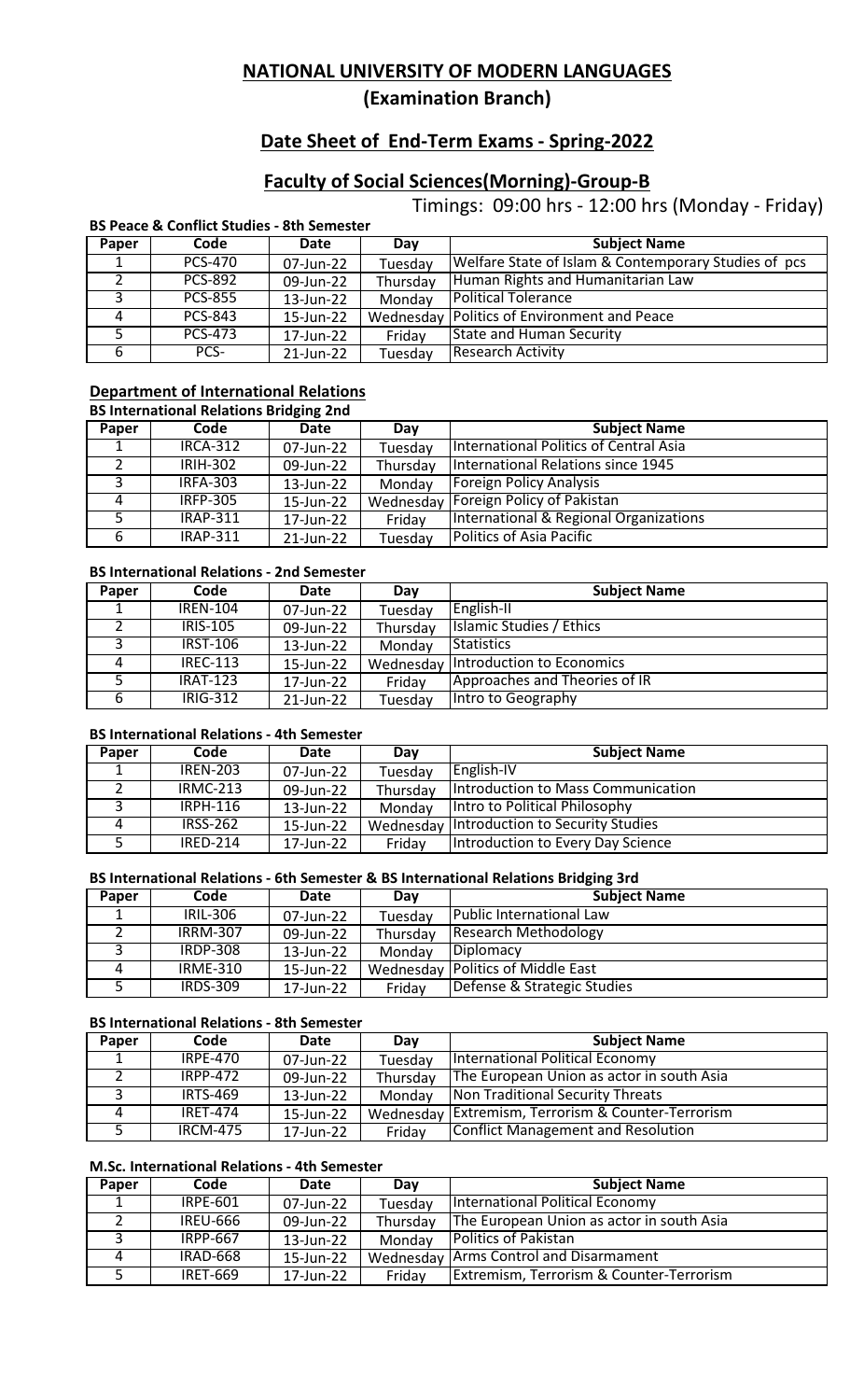**(Examination Branch)**

# **Date Sheet of End-Term Exams - Spring-2022**

# **Faculty of Social Sciences(Morning)-Group-B**

Timings: 09:00 hrs - 12:00 hrs (Monday - Friday)

## **Department of BS Public Administration & Governance (Morning)**

|       | <b>BS Public Administration &amp; Governance - 1st Semester</b> |           |           |                                           |  |  |  |
|-------|-----------------------------------------------------------------|-----------|-----------|-------------------------------------------|--|--|--|
| Paper | Code                                                            | Date      | Day       | <b>Subject Name</b>                       |  |  |  |
|       | GC-501                                                          | 07-Jun-22 | Tuesday   | <b>English -1 / Communication Skills</b>  |  |  |  |
|       | GC-502                                                          | 09-Jun-22 | Thursday  | Islamic Studies/ Ethics (for Non-Muslims) |  |  |  |
| ີ     | $GC-503$                                                        | 13-Jun-22 | Monday    | Computer Skills                           |  |  |  |
| 4     | GC-506                                                          | 15-Jun-22 | Wednesday | Fundamentals of Mathematics               |  |  |  |
|       | GC-508                                                          | 17-Jun-22 | Friday    | <b>Philosophy of Social Sciences</b>      |  |  |  |
| 6     | GG-510                                                          | 21-Jun-22 | Tuesday   | Politics & Administration                 |  |  |  |

#### **BS Public Administration & Governance - 2nd Semester**

| Paper | Code            | Date      | Day       | <b>Subject Name</b>                             |
|-------|-----------------|-----------|-----------|-------------------------------------------------|
|       | $GG-511$        | 07-Jun-22 | Tuesday   | <b>Comparative Social and Political Thought</b> |
|       | GC-505          | 09-Jun-22 | Thursday  | <b>English - II/ Technical Writing</b>          |
|       | GC-509          | 13-Jun-22 | Monday    | Introduction to Statistics                      |
|       | GC-504          | 15-Jun-22 | Wednesday | <b>Pakistan Studies</b>                         |
|       | GG-512          | 17-Jun-22 | Friday    | Sociology                                       |
| 6     | <b>PAGF-520</b> | 21-Jun-22 | Tuesday   | Governance Model, Theories and Practices        |

#### **BS Public Administration & Governance - 3rd Semester**

| Paper | Code            | Date      | Dav       | <b>Subject Name</b>               |
|-------|-----------------|-----------|-----------|-----------------------------------|
|       | GC-507          | 07-Jun-22 | Tuesday   | English – III / Comprehension     |
|       | $GG-514$        | 09-Jun-22 | Thursday  | Disaster Management               |
|       | GG-515          | 13-Jun-22 | Monday    | Administrative Ethics             |
| 4     | GG-516          | 15-Jun-22 | Wednesday | Environmental Issues & Management |
|       | <b>PAGF-517</b> | 17-Jun-22 | Friday    | <i><u>Microeconomics</u></i>      |

### **BS Public Administration & Governance - 4th Semester**

| Paper | Code            | Date      | Day      | <b>Subject Name</b>                         |
|-------|-----------------|-----------|----------|---------------------------------------------|
|       | <b>PAGF-518</b> | 07-Jun-22 | Tuesday  | <b>Macroeconomics</b>                       |
|       | <b>PAGF-519</b> | 09-Jun-22 | Thursday | <b>Fundamental of Public Administration</b> |
|       | <b>PAGM-527</b> | 13-Jun-22 | Monday   | Research Methodology                        |
|       | <b>PAGF-521</b> | 15-Jun-22 |          | Wednesday Introduction to Public Policy     |
|       | GG 513          | 17-Jun-22 | Friday   | Logic & Critical Thinking                   |

### **BS Public Administration & Governance - 5th Semester**

| Paper | Code            | Date      | Day       | <b>Subject Name</b>                                  |
|-------|-----------------|-----------|-----------|------------------------------------------------------|
|       | <b>PAGF-522</b> | 07-Jun-22 | Tuesday   | Political and Constitutional Development in Pakistan |
|       | <b>PAGM-534</b> | 09-Jun-22 | Thursday  | <b>Analysis of Public Policy</b>                     |
|       | <b>PAGF-524</b> | 13-Jun-22 | Monday    | Introduction to Development Economics                |
| 4     | <b>PAGM-527</b> | 15-Jun-22 | Wednesday | <b>IE- Governance</b>                                |
|       | <b>PAGF-526</b> | 17-Jun-22 | Friday    | <b>Principles of Public Finance</b>                  |
| 6     | <b>PAGF-525</b> | 21-Jun-22 | Tuesday   | <b>Principles of Management</b>                      |

### **BS Public Administration & Governance - 6th Semester & 2nd Semester Bridging**

| Paper | Code            | Date      | Day       | <b>Subject Name</b>                            |
|-------|-----------------|-----------|-----------|------------------------------------------------|
|       | <b>PAGM-528</b> | 07-Jun-22 | Tuesday   | <b>Public Sector Reforms and Social Change</b> |
|       | <b>PAGM-529</b> | 09-Jun-22 | Thursday  | <b>Financial Governance</b>                    |
|       | <b>PAGM-530</b> | 13-Jun-22 | Monday    | Participatory Governance                       |
| 4     | <b>PAGM-531</b> | 15-Jun-22 | Wednesday | Urban Governance                               |
|       | <b>PAGM-532</b> | 17-Jun-22 | Friday    | Human Resource Management                      |
| 6     | <b>PAGM-533</b> | 21-Jun-22 | Tuesday   | Social Science Data Analysis                   |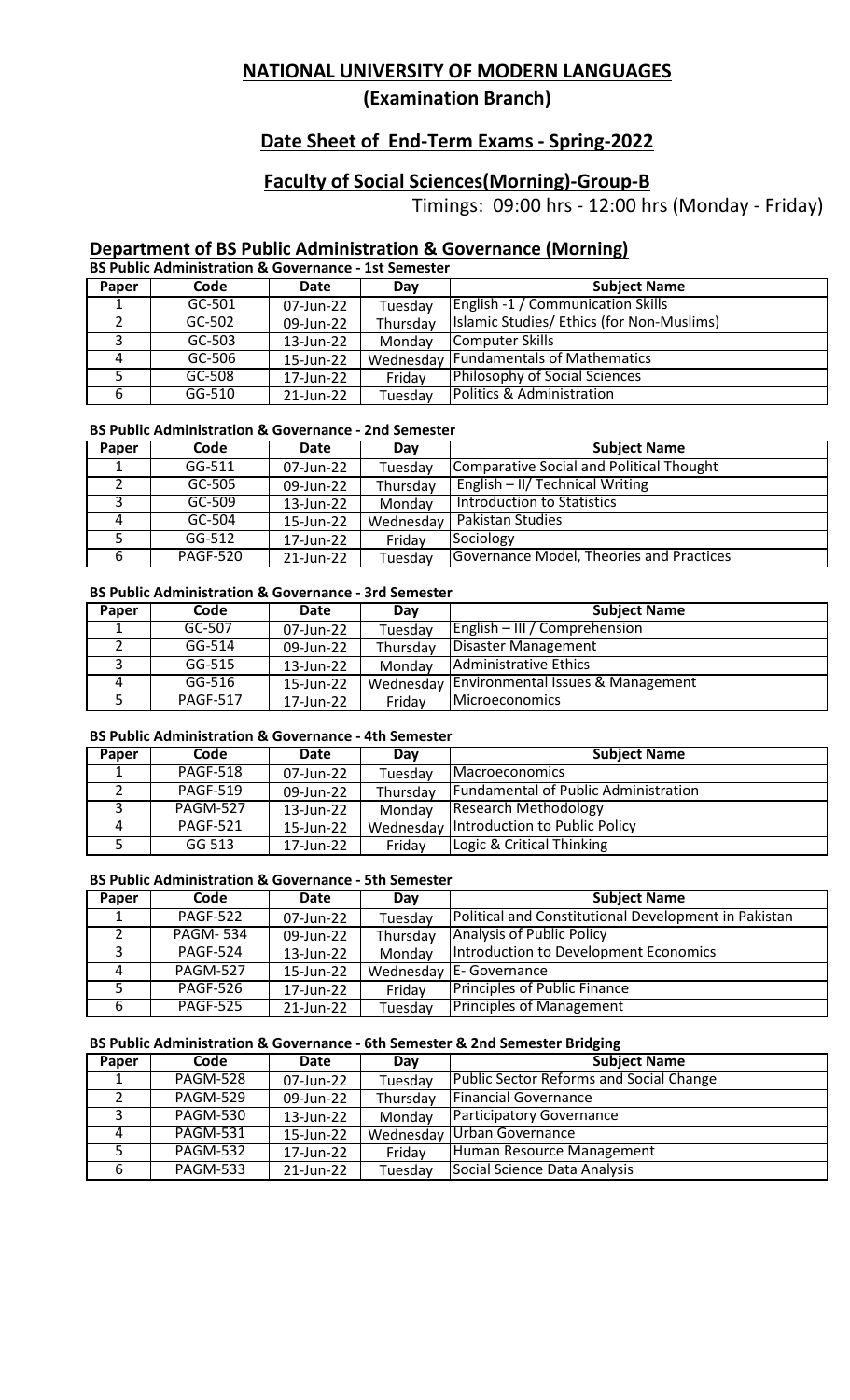**(Examination Branch)**

# **Date Sheet of End-Term Exams - Spring-2022**

# **Faculty of Social Sciences(Morning)-Group-B**

Timings: 09:00 hrs - 12:00 hrs (Monday - Friday)

|       | <b>BS Public Administration &amp; Governance - 7th Semester</b> |           |           |                                              |  |  |  |
|-------|-----------------------------------------------------------------|-----------|-----------|----------------------------------------------|--|--|--|
| Paper | Code                                                            | Date      | Dav       | <b>Subject Name</b>                          |  |  |  |
|       | $CG-508$                                                        | 07-Jun-22 | Tuesday   | International Language                       |  |  |  |
|       | <b>PAGM-536</b>                                                 | 09-Jun-22 | Thursday  | Public Management Admin and Leadership       |  |  |  |
| 3     | <b>PAGM-537</b>                                                 | 13-Jun-22 | Monday    | Administrative Law and Accountability        |  |  |  |
| 4     | <b>PAGS-546</b>                                                 | 15-Jun-22 | Wednesday | Social Development: Issue and Approaches     |  |  |  |
| -5    | <b>PAGS-547</b>                                                 | 17-Jun-22 | Friday    | Development Policy: Process and Institutions |  |  |  |
| 6     | <b>PAGM-541</b>                                                 | 21-Jun-22 | Tuesday   | Social Accountability & Political Process    |  |  |  |

#### **BS Public Administration & Governance - 8th Semester**

| <b>Paper</b> | Code            | Date      | Dav       | <b>Subject Name</b>          |
|--------------|-----------------|-----------|-----------|------------------------------|
|              | <b>PAGM-537</b> | 07-Jun-22 | Tuesday   | Comparative Politics         |
|              |                 | 09-Jun-22 | Thursday  |                              |
|              | <b>PAGS-550</b> | 13-Jun-22 | Monday    | Language & Public Policy     |
|              | <b>PAGS-548</b> | 15-Jun-22 | Wednesday | Human Rights & Development   |
|              | <b>PAGS-549</b> | 17-Jun-22 | Friday    | Gender Inclusive Development |

### **BS Public Administration & Governance - 5th Semester/1st Semester ( Bridging Students)**

| Paper        | Code            | Date      | Day       | <b>Subject Name</b>                                  |
|--------------|-----------------|-----------|-----------|------------------------------------------------------|
| 1            | <b>PAGF-522</b> | 07-Jun-22 | Tuesday   | Political and Constitutional Development in Pakistan |
|              | <b>PAGM-534</b> | 09-Jun-22 | Thursday  | <b>Analysis of Public Policy</b>                     |
|              | <b>PAGF-524</b> | 13-Jun-22 | Monday    | Introduction to Development Economics                |
| 4            | <b>PAGM-527</b> | 15-Jun-22 | Wednesday | <b>IE-Governance</b>                                 |
|              | <b>PAGF-526</b> | 17-Jun-22 | Friday    | <b>Principles of Public Finance</b>                  |
| $\mathbf{b}$ | <b>PAGF-525</b> | 21-Jun-22 | Tuesday   | <b>Principles of Management</b>                      |

### **Department of Education**

#### **B.Ed - Bridging Semester**

|   | B.Ed (Bridging) 501 | 07-Jun-22 | Tuesday  | English                             |
|---|---------------------|-----------|----------|-------------------------------------|
|   | B.Ed (Bridging) 502 | 09-Jun-22 | Thursday | Computer Science                    |
| っ | B.Ed (Bridging) 503 | 13-Jun-22 | Monday   | <b>Fundamentals of Education</b>    |
| Δ | B.Ed (Bridging)504  | 15-Jun-22 |          | Wednesday   Management skills       |
|   | B.Ed (Bridging) 505 | 17-Jun-22 | Friday   | <b>Mathematics</b>                  |
| 6 | B.Ed (Bridging) 506 | 21-Jun-22 | Tuesday  | Testing and Assessment in Education |

### **B.Ed. (Hons) - 1st Semester**

| Paper | Code             | Date      | Day       | <b>Subject Name</b>                  |
|-------|------------------|-----------|-----------|--------------------------------------|
|       | <b>B.Ed. 501</b> | 07-Jun-22 | Tuesday   | Islamic Studiers / Ethics            |
|       | <b>B.Ed. 502</b> | 09-Jun-22 | Thursday  | English - I                          |
|       | <b>B.Ed. 503</b> | 13-Jun-22 | Monday    | Foundations of Education             |
| 4     | <b>B.Ed 504</b>  | 15-Jun-22 | Wednesday | Development of Education in Pakistan |
|       | <b>B.Ed 505</b>  | 17-Jun-22 | Friday    | l Urdu                               |
|       | <b>B.Ed 506</b>  | 21-Jun-22 | Tuesday   | General Science                      |

#### **B.Ed (Hons) - 2nd Semester**

| Paper | Code            | Date      | Day       | <b>Subject Name</b>                        |
|-------|-----------------|-----------|-----------|--------------------------------------------|
|       | <b>B.Ed-511</b> | 07-Jun-22 | Tuesday   | English II                                 |
|       | <b>B.Ed-512</b> | 09-Jun-22 | Thursday  | <b>Maths</b>                               |
|       | <b>B.Ed-513</b> | 13-Jun-22 | Monday    | <b>Critical Thinking</b>                   |
| 4     | <b>B.Ed-514</b> | 15-Jun-22 | Wednesday | Human Development and Learning             |
|       | <b>B.Ed-515</b> | 17-Jun-22 | Friday    | <b>Physical Geography (Content course)</b> |
| 6     | <b>B.Ed-516</b> | 21-Jun-22 | Tuesday   | Learning Life Skills                       |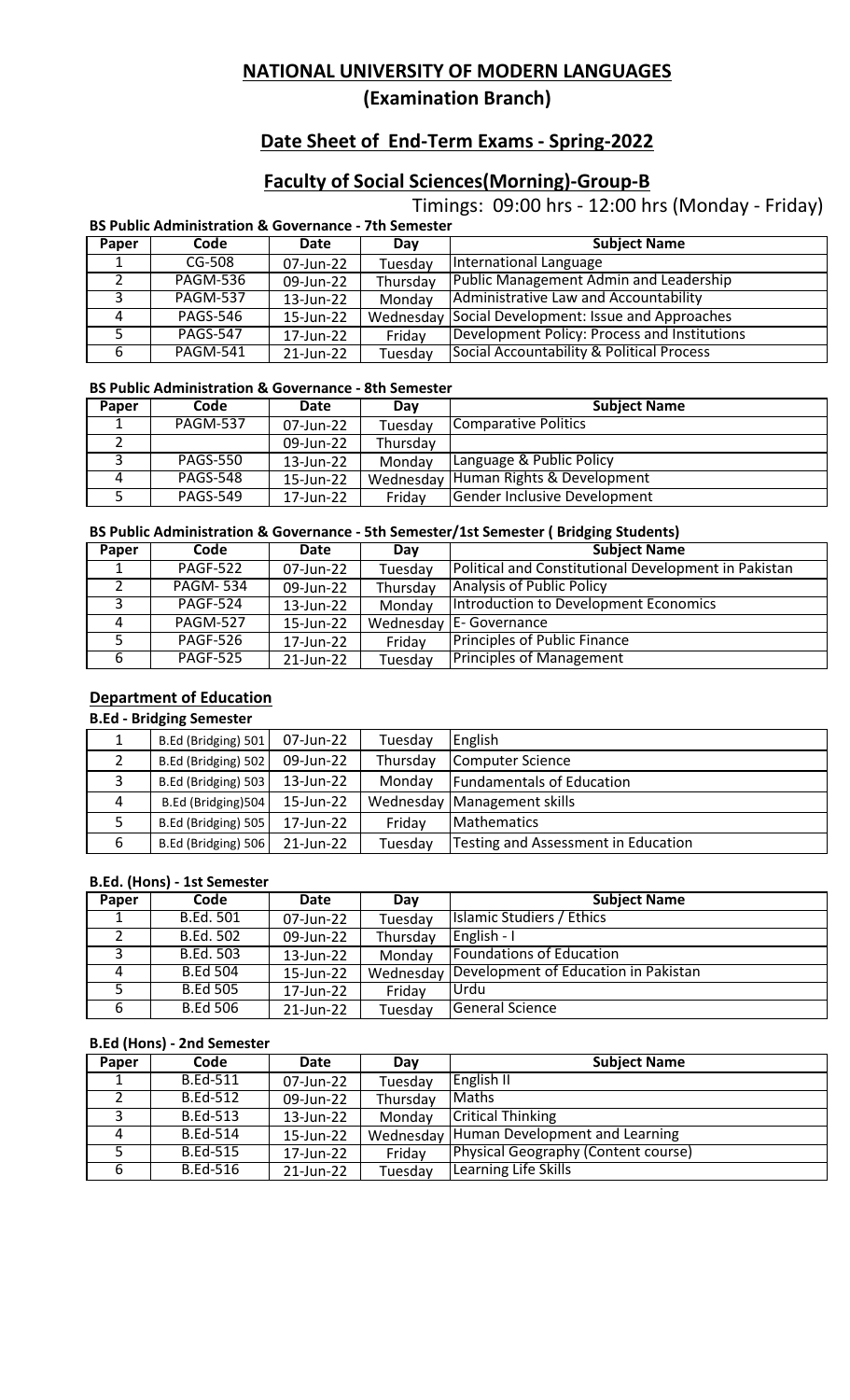**(Examination Branch)**

# **Date Sheet of End-Term Exams - Spring-2022**

# **Faculty of Social Sciences(Morning)-Group-B**

Timings: 09:00 hrs - 12:00 hrs (Monday - Friday)

|       | <b>B.Ed (Hons) - 3rd Semester</b> |           |           |                                    |  |  |  |
|-------|-----------------------------------|-----------|-----------|------------------------------------|--|--|--|
| Paper | Code                              | Date      | Day       | <b>Subject Name</b>                |  |  |  |
|       | <b>B.Ed-521</b>                   | 07-Jun-22 | Tuesday   | <b>Pakistan Studies</b>            |  |  |  |
|       | <b>B.Ed-522</b>                   | 09-Jun-22 | Thursday  | <b>Computer Literacy</b>           |  |  |  |
| 3     | <b>B.Ed-523</b>                   | 13-Jun-22 | Monday    | $English - III$                    |  |  |  |
| 4     | <b>B.Ed-524</b>                   | 15-Jun-22 | Wednesday | Introduction to Statistics         |  |  |  |
| 5     | <b>B.Ed-525</b>                   | 17-Jun-22 | Friday    | <b>Educational Psychology</b>      |  |  |  |
| 6     | <b>B.Ed-526</b>                   | 21-Jun-22 | Tuesday   | <b>General Methods of Teaching</b> |  |  |  |

### **B.Ed (Hons) - 4th Semester**

| Paper | Code            | Date      | Day      | <b>Subject Name</b>              |
|-------|-----------------|-----------|----------|----------------------------------|
|       | <b>B.Ed-531</b> | 07-Jun-22 | Tuesday  | Inferential Statistics I         |
|       | B.Ed-532        | 09-Jun-22 | Thursday | IICT                             |
|       | B.Ed-533        | 13-Jun-22 | Monday   | <b>Guidance &amp; Counseling</b> |
| 4     | B.Ed-534        | 15-Jun-22 |          | Wednesday   Classroom Assessment |
|       | <b>B.Ed-535</b> | 17-Jun-22 | Friday   | <b>Classroom Management</b>      |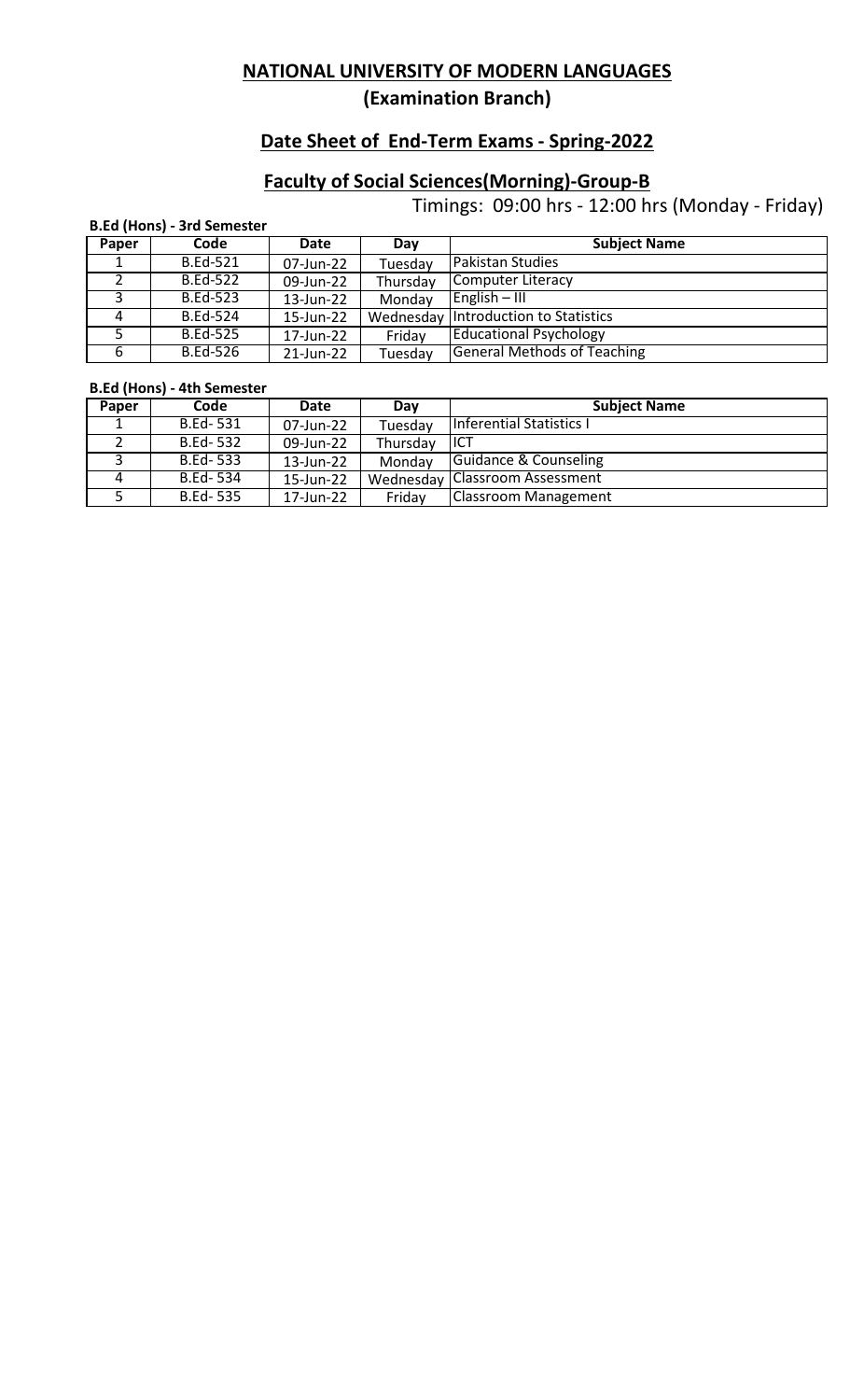## **Date Sheet of End-Term Exams - Spring-2022**

## **Faculty of Social Sciences (Afternoon) - Group-A**

Timings: 15:30 hrs - 18:30 hrs (Monday - Friday)

**Department of Applied Psychology (Afternoon) - Group-A BS Applied Psychology - 1st Semester**

|       |          | ------------ |        |                              |
|-------|----------|--------------|--------|------------------------------|
| Paper | Code     | Date         | Dav    | <b>Subject Name</b>          |
|       | APEN-101 | 06-Jun-22    | Monday | English-I                    |
|       | APPS-102 | 08-Jun-22    |        | <b>Wednesday Pak Studies</b> |

| APCR-103 | 10-Jun-22 | Fridav   | <b>Ilntro</b> to Computer |
|----------|-----------|----------|---------------------------|
| APPY-121 | 14-Jun-22 | Tuesday  | lintro to Psychology      |
| APMM-104 | 16-Jun-22 | Thursday | <b>I</b> Maths            |
| APSO-111 | 20-Jun-22 | Monday   | Intro to Sociology        |

#### **BS Applied Psychology - 3rd Semester**

| Paper | Code            | Date      | Day      | <b>Subject Name</b>                      |
|-------|-----------------|-----------|----------|------------------------------------------|
| ᆠ     | <b>APEN-208</b> | 06-Jun-22 | Monday   | English-III                              |
|       | APPH-215        | 08-Jun-22 |          | Wednesday   Philosophy/Critical Thinking |
| 3     | APMG-214        | 10-Jun-22 | Friday   | Introduction to Management Sciences      |
| 4     | APCP-241        | 14-Jun-22 | Tuesday  | Cognitive Psychology                     |
| 5     | APEP-242        | 16-Jun-22 | Thursday | <b>Environmental Psychology</b>          |
| 6     | APBP-224        | 20-Jun-22 | Monday   | <b>Biological Psychology</b>             |

#### **BS Applied Psychology - 5th Semester**

| Paper | Code            | Date      | Day      | <b>Subject Name</b>                              |
|-------|-----------------|-----------|----------|--------------------------------------------------|
|       | APSW-318        | 06-Jun-22 | Monday   | Introduction to Social Work (General)            |
|       | APPP-326        | 08-Jun-22 |          | Wednesday Schools and Perspectives of Psychology |
| 3     | APDP-345        | 10-Jun-22 | Friday   | Developmental Psychology (Compulsory)            |
| 4     | APRM-346        | 14-Jun-22 | Tuesday  | Research Methods-I (Compulsory)                  |
|       | APST-347        | 16-Jun-22 | Thursday | <b>Statistics in Psychology (Compulsory)</b>     |
| 6     | <b>APTP-327</b> | 20-Jun-22 | Monday   | Theories of Personality (Foundation)             |

#### **BS Applied Psychology - 7th Semester**

| Paper | Code     | Date      | Dav     | <b>Subject Name</b>                |
|-------|----------|-----------|---------|------------------------------------|
| ᅩ     | APEP-431 | 06-Jun-22 | Monday  | <b>Experimental Psychology</b>     |
|       | APSO-432 | 08-Jun-22 |         | <b>Wednesday Social Psychology</b> |
|       | APPE-452 | 10-Jun-22 | Fridav  | Peace Psychology                   |
| Δ     | APPO-453 | 14-Jun-22 | Tuesdav | Positive Psychology                |

### **Department of Pakistan Studies (Afternoon)**

|       | <b>BS Pakistan Studies - 1st Semester</b> |           |          |                                          |  |  |  |
|-------|-------------------------------------------|-----------|----------|------------------------------------------|--|--|--|
| Paper | Code                                      | Date      | Day      | <b>Subject Name</b>                      |  |  |  |
|       | PS-201                                    | 06-Jun-22 | Monday   | English I                                |  |  |  |
|       | <b>PS-206</b>                             | 08-Jun-22 |          | Wednesday Islamic Studies/Ethics         |  |  |  |
| 3     | PS-302                                    | 10-Jun-22 | Friday   | Geography of Pakistan                    |  |  |  |
|       | PS-301                                    | 14-Jun-22 | Tuesday  | Muslim Struggle for Pakistan(1857-1947)  |  |  |  |
|       | <b>PS-207</b>                             | 16-Jun-22 | Thursday | <b>Basic and Mathematics/ Statistics</b> |  |  |  |
| 6     | <b>PS-CL-I</b>                            | 20-Jun-22 | Monday   | Chinese's Language                       |  |  |  |

#### **BS Pakistan Studies - 2nd Semester**

| Paper | Code            | Date      | Day      | <b>Subject Name</b>                              |
|-------|-----------------|-----------|----------|--------------------------------------------------|
|       | <b>PS-202</b>   | 06-Jun-22 | Monday   | <b>English Language-II</b>                       |
|       | <b>PS-209</b>   | 08-Jun-22 |          | <b>Wednesday   Computer Application</b>          |
| 3     | PS-304          | 10-Jun-22 | Friday   | Pakistani Society and Culture                    |
| 4     | PS-303          | 14-Jun-22 | Tuesday  | Political History of Pakistan, 1947 to till date |
|       | <b>PS-CL-II</b> | 16-Jun-22 | Thursday | Chinese Language-II                              |
| b     | <b>PS-208</b>   | 20-Jun-22 | Monday   | <b>Basic Math/Stat-II</b>                        |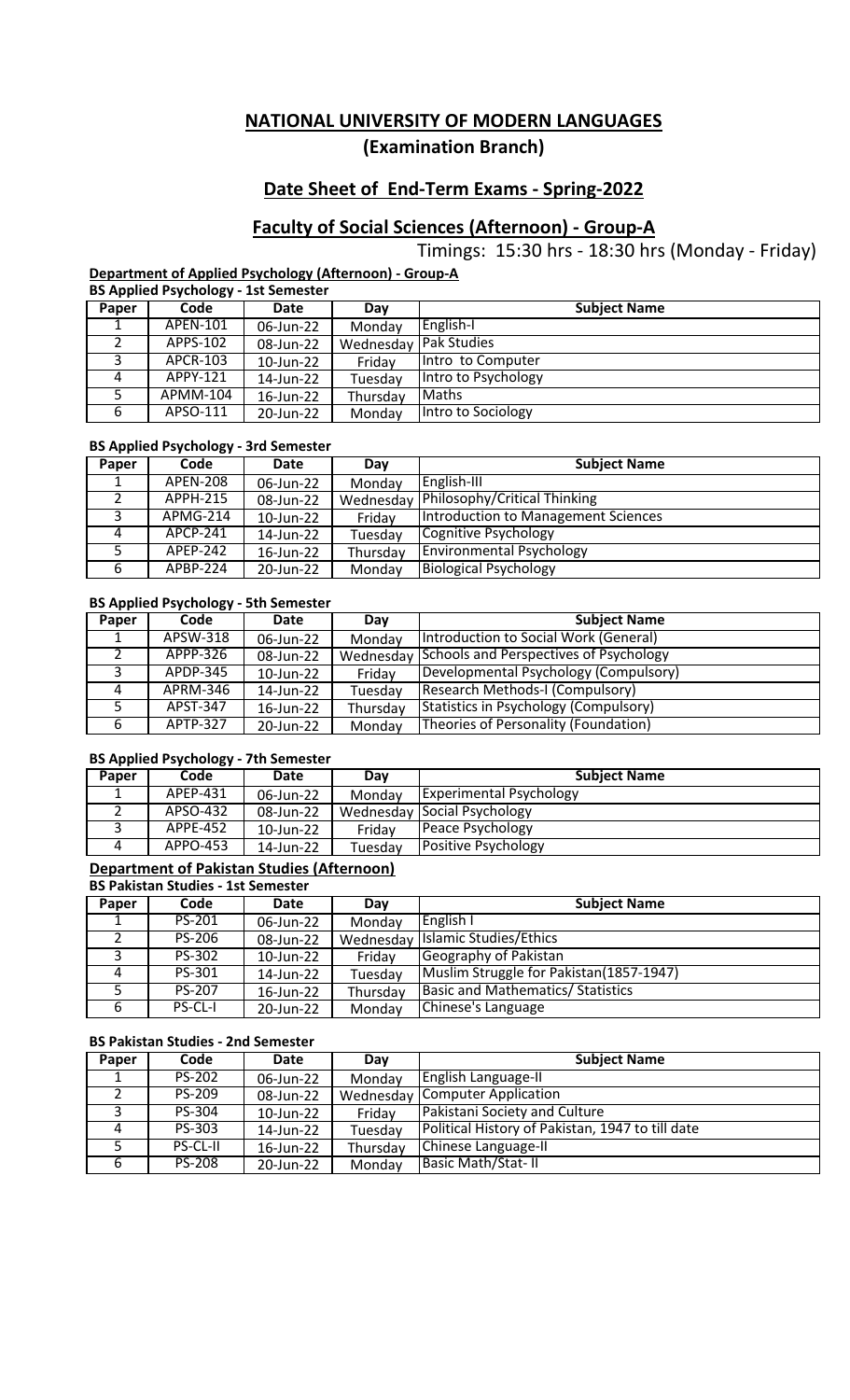## **Date Sheet of End-Term Exams - Spring-2022**

# **Faculty of Social Sciences (Afternoon) - Group-A**

Timings: 15:30 hrs - 18:30 hrs (Monday - Friday)

#### **BS Pakistan Studies - 3rd Semester**

| Paper | Code           | Date      | Dav      | <b>Subject Name</b>                 |
|-------|----------------|-----------|----------|-------------------------------------|
| л.    | <b>PS-305</b>  | 06-Jun-22 | Monday   | Personal Development and Management |
|       | PS-203         | 08-Jun-22 |          | Wednesday Function English-III      |
| 3     | PS-210         | 10-Jun-22 | Friday   | <b>Computer Application-II</b>      |
| 4     | <b>BED-504</b> | 14-Jun-22 | Tuesday  | Economic Development in Pakistan    |
| 5.    | PS-CL-III      | 16-Jun-22 | Thursday | Foreign Policy of Pakistan          |
| 6     | PS-306         | 20-Jun-22 | Monday   | Chinese Language                    |

### **BS Pakistan Studies - 4th Semester**

| Paper    | Code          | Date      | Day      | <b>Subject Name</b>                           |  |  |
|----------|---------------|-----------|----------|-----------------------------------------------|--|--|
|          | PS-204        | 06-Jun-22 | Monday   | English-IV                                    |  |  |
|          | Edu-310       | 08-Jun-22 |          | Wednesday Critical Thinking                   |  |  |
|          | PS-307        | 10-Jun-22 | Friday   | Pakistani Language and literature in Pakistan |  |  |
| $\Delta$ | <b>PS-308</b> | 14-Jun-22 | Tuesday  | Social Change and Development in Pakistan     |  |  |
|          | PS-CL-IV      | 16-Jun-22 | Thursday | Chinese language                              |  |  |
| 6        | PS-549        | 20-Jun-22 | Monday   | Social Change and Development in Pakistan     |  |  |

# **Department of Peace & Conflict Studies (Afternoon)**

|       | <b>BS Peace &amp; Conflict Studies - 3rd Semester</b> |           |          |                                           |  |  |
|-------|-------------------------------------------------------|-----------|----------|-------------------------------------------|--|--|
| Paper | Code                                                  | Date      | Day      | <b>Subject Name</b>                       |  |  |
| ᅩ     | <b>PCS-803</b>                                        | 06-Jun-22 | Monday   | English-III                               |  |  |
|       | <b>PCS-809</b>                                        | 08-Jun-22 |          | Wednesday Introduction to Computer Skills |  |  |
| 3     | <b>PCS-872</b>                                        | 10-Jun-22 | Friday   | Introduction to Geography                 |  |  |
| 4     | <b>PCS-874</b>                                        | 14-Jun-22 | Tuesday  | Introduction to Sociology                 |  |  |
| 5     | <b>PCS-205</b>                                        | 16-Jun-22 | Thursday | Concept of Peace Building                 |  |  |
| 6     | <b>PCS-894</b>                                        | 20-Jun-22 | Monday   | Research Methodology-1                    |  |  |

#### **BS Peace & Conflict Studies - 4th Semester**

| Paper | Code           | Date      | Day      | <b>Subject Name</b>                        |
|-------|----------------|-----------|----------|--------------------------------------------|
|       | <b>PCS-220</b> | 06-Jun-22 | Monday   | Theories of Peace and Conflict             |
|       | <b>PCS-221</b> | 08-Jun-22 |          | Wednesday Strategies of Peace and Conflict |
|       | <b>PCS-876</b> | 10-Jun-22 | Fridav   | Introduction to Anthropology               |
| 4     | <b>PCS-875</b> | 14-Jun-22 | Tuesday  | Introduction to Psychology                 |
|       | <b>PCS-882</b> | 16-Jun-22 | Thursday | Introduction to Every day Science          |

#### **BS Peace & Conflict Studies - 5th Semester**

| Paper | Code           | Date      | Day      | <b>Subject Name</b>                             |
|-------|----------------|-----------|----------|-------------------------------------------------|
|       | <b>PCS-305</b> | 06-Jun-22 | Monday   | <b>French Language</b>                          |
|       | <b>PCS-826</b> | 08-Jun-22 |          | <b>Wednesday Conflict Analysis</b>              |
|       | <b>PCS-526</b> | 10-Jun-22 | Friday   | Analysis of War and Peace                       |
| 4     | <b>PCS-827</b> | 14-Jun-22 | Tuesday  | Traditional & Non-Traditional Security Paradigm |
| 5     | PCS-891        | 16-Jun-22 | Thursday | <b>Global Power Politics &amp; Peace</b>        |

## **Department of International Relations (Afternoon)**

## **BS International Relations - 1st Semester**

| Paper | Code            | Date      | Day       | <b>Subject Name</b>               |  |  |
|-------|-----------------|-----------|-----------|-----------------------------------|--|--|
|       | <b>IREN-101</b> | 06-Jun-22 | Monday    | English-I                         |  |  |
|       | <b>IRPS-102</b> | 08-Jun-22 | Wednesday | <b>Pakistan Studies</b>           |  |  |
| 3     | <b>IRMT-103</b> | 10-Jun-22 | Fridav    | <b>Mathematics</b>                |  |  |
| 4     | <b>IRPM-117</b> | 14-Jun-22 | Tuesday   | Personal Development & Management |  |  |
|       | IRIP-122        | 16-Jun-22 | Thursday  | Introduction to Political Science |  |  |
| 6     | <b>IRIR-121</b> | 20-Jun-22 | Monday    | Introduction to IR                |  |  |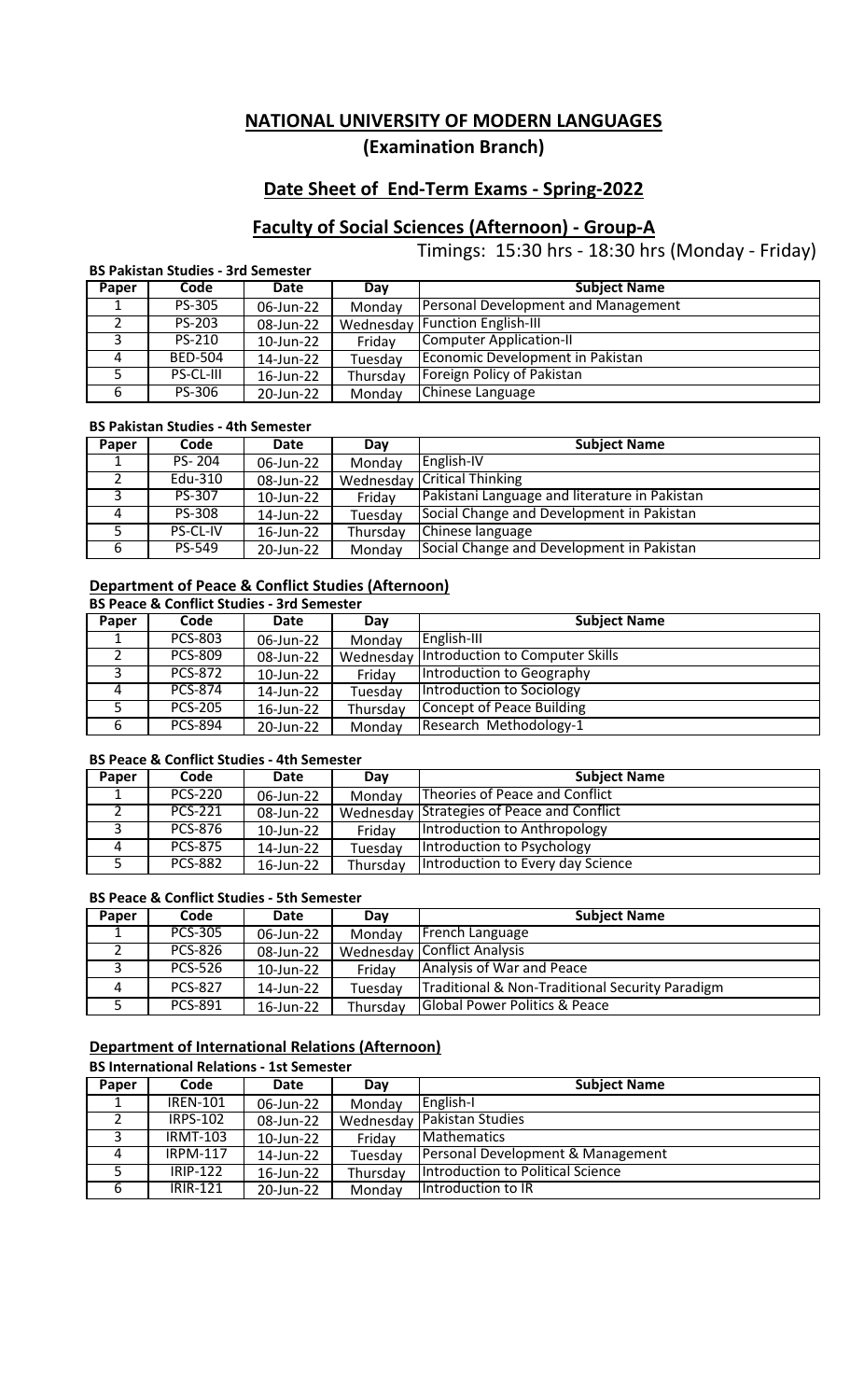## **Date Sheet of End-Term Exams - Spring-2022**

# **Faculty of Social Sciences (Afternoon) - Group-A**

Timings: 15:30 hrs - 18:30 hrs (Monday - Friday)

#### **BS International Relations - 3rd Semester**

| Paper | Code            | Date      | Day      | <b>Subject Name</b>                       |
|-------|-----------------|-----------|----------|-------------------------------------------|
|       | <b>IREN-201</b> | 06-Jun-22 | Monday   | English-III                               |
|       | <b>IRCS-202</b> | 08-Jun-22 |          | Wednesday Introduction to Computer Skills |
| 3     | <b>IRFR-215</b> | 10-Jun-22 | Friday   | French Language                           |
| 4     | <b>IRFA-303</b> | 14-Jun-22 | Tuesday  | <b>Foreign Policy Analysis</b>            |
|       | <b>IREP-311</b> | 16-Jun-22 | Thursday | Entrepreneurship                          |
| 6     | <b>IRNR-221</b> | 20-Jun-22 | Monday   | International Relations: 1648-1945        |

#### **BS International Relations - 5th Semester**

| Paper | Code            | Date      | Day      | <b>Subject Name</b>                            |
|-------|-----------------|-----------|----------|------------------------------------------------|
|       | <b>IRCA-312</b> | 06-Jun-22 | Monday   | International Politics of Central Asia         |
|       | <b>IRIH-302</b> | 08-Jun-22 |          | Wednesday   International Relations since 1945 |
| ર     | <b>IRFP-305</b> | 10-Jun-22 | Fridav   | Foreign Policy of Pakistan                     |
| Δ     | IRIO-304        | 14-Jun-22 | Tuesday  | International and Regional Orgs                |
|       | <b>IRAP-311</b> | 16-Jun-22 | Thursday | <b>Politics of Asia Pacific</b>                |
| b     | <b>IRAP-311</b> | 20-Jun-22 | Monday   | Politics of Asia Pacific's                     |

#### **BS International Relations - 7th Semester**

| Paper | Code            | Date      | Day      | <b>Subject Name</b>                                 |
|-------|-----------------|-----------|----------|-----------------------------------------------------|
|       | <b>IRSA-461</b> | 06-Jun-22 | Monday   | <b>Politics of South Asia</b>                       |
|       | <b>IROC-664</b> | 08-Jun-22 |          | Wednesday   BRI, CPEC & Regional Development        |
|       | <b>IRMP-463</b> | 10-Jun-22 | Friday   | Foreign Policy of Major Powers [USA, RUSSIA, CHINA] |
| Δ     | <b>IREP-451</b> | 14-Jun-22 | Tuesday  | International Politics of Environment               |
|       | <b>IRSE-452</b> | 16-Jun-22 | Thursday | Politics of Sea                                     |

### **BS Bridging International Relations - 1st Semester**

| Paper | Code                          | Date      | Day      | <b>Subject Name</b>                                 |
|-------|-------------------------------|-----------|----------|-----------------------------------------------------|
| 1     | <b>IREN-203</b>               | 06-Jun-22 | Monday   | <b>English-IV (Communication and Writing Skill)</b> |
|       | <b>IRMT-103</b>               | 08-Jun-22 |          | Wednesday Basic Mathematics                         |
| 3     | <b>IRCS-202</b>               | 10-Jun-22 | Friday   | Introduction to Computer Skills                     |
| 4     | <b>IRIR-121</b>               | 14-Jun-22 | Tuesday  | Introduction to International Relations             |
| 5     | $IRTI-123$                    | 16-Jun-22 | Thursday | Theories of International Relations                 |
| 6     | $\overline{\text{IRMS}}$ -124 | 20-Jun-22 | Monday   | Introduction to Management Skills                   |

#### **Department of Mass Communication (Afternoon)**

#### **BS Mass Communication - 1st Semester**

| <b>Paper</b> | Code            | <b>Date</b> | Day      | <b>Subject Name</b>                   |
|--------------|-----------------|-------------|----------|---------------------------------------|
|              | <b>MCIM-121</b> | 06-Jun-22   | Monday   | Introduction to Mass Communication    |
|              | MCCS-101        | 08-Jun-22   |          | <b>Wednesday Communication Skills</b> |
| 3            | <b>MCIS-105</b> | 10-Jun-22   | Friday   | Islamic Studies/Ethics                |
| 4            | <b>MCIT-111</b> | 14-Jun-22   | Tuesday  | <b>Fundamentals of ICT</b>            |
|              | <b>MCSP-112</b> | 16-Jun-22   | Thursday | Social Psychology                     |
| b            | $MCMS-114$      | 20-Jun-22   | Monday   | <b>Mathematics</b>                    |

#### **BS Mass Communication - 3rd Semester**

| Paper | Code            | Date      | Day       | <b>Subject Name</b>            |
|-------|-----------------|-----------|-----------|--------------------------------|
| ᅩ     | <b>MCLC-203</b> | 06-Jun-22 | Monday    | Language & Communication       |
|       | <b>MCPM-241</b> | 08-Jun-22 | Wednesday | <b>Print Media</b>             |
|       | <b>MCEM-242</b> | 10-Jun-22 | Friday    | Electronic Media               |
| 4     | <b>MCPR-243</b> | 14-Jun-22 | Tuesday   | <b>Public Relations</b>        |
| 5     | MCAD-245        | 16-Jun-22 | Thursday  | Advertising                    |
| 6     | <b>MCNO-246</b> | 20-Jun-22 | Monday    | New Media & On-line Journalism |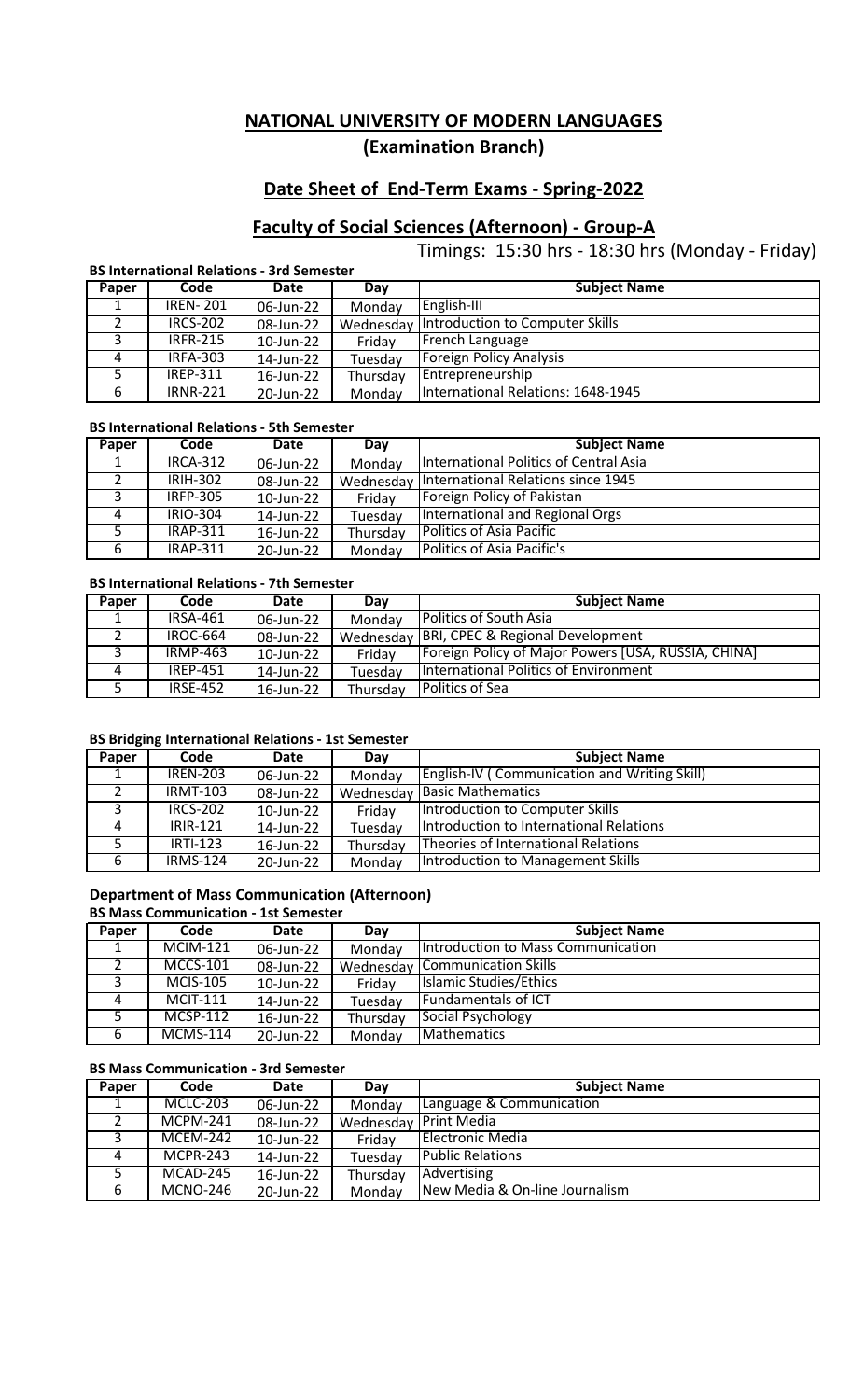## **Date Sheet of End-Term Exams - Spring-2022**

# **Faculty of Social Sciences (Afternoon) - Group-A**

Timings: 15:30 hrs - 18:30 hrs (Monday - Friday)

#### **BS Mass Communication - 5th Semester**

| <b>Paper</b> | Code             | Date      | Day      | <b>Subject Name</b>                                |
|--------------|------------------|-----------|----------|----------------------------------------------------|
|              | <b>MCTM -348</b> | 06-Jun-22 | Monday   | Theories of Mass Communication                     |
|              | MCGM -349        | 08-Jun-22 |          | Wednesday Gender & Media Studies                   |
|              | MCMR -350        | 10-Jun-22 | Fridav   | <b>Fundamentals of Mass Communication Research</b> |
| 4            | <b>MCIC -351</b> | 14-Jun-22 | Tuesday  | <b>Interpersonal Communication</b>                 |
|              | MCUJ - 328       | 16-Jun-22 | Thursday | Urdu Journalism (Shafat)                           |

#### **BS Mass Communication - 7th Semester**

| Paper          | Code                                                                           | <b>Date</b>  | Day       | <b>Subject Name</b>                                                                                                  |
|----------------|--------------------------------------------------------------------------------|--------------|-----------|----------------------------------------------------------------------------------------------------------------------|
|                | <b>MCMS - 455</b>                                                              | 06-Jun-22    | Monday    | Media & Society                                                                                                      |
|                | <b>MCIC - 456</b>                                                              | 08-Jun-22    | Wednesday | <b>Intercultural Communication</b>                                                                                   |
| 3              | <b>MCRT-471</b><br><b>MCPA-471</b><br><b>MCDF-471</b><br><b>MCNM-471</b>       | $10$ -Jun-22 | Friday    | <b>News Production</b><br>Public Relations in the Digital Age<br><b>Acting Skills</b><br>Writing for Web             |
| $\overline{4}$ | <b>MCRT - 472</b><br><b>MCPA - 472</b><br><b>MCDF - 472</b><br><b>MCNM-472</b> | 14-Jun-22    | Tuesday   | <b>Programme Production</b><br><b>Digital Advertising</b><br><b>Stage Techniques</b><br>Journalism & The Digital Age |
| 5.             | <b>MCPP - 457</b>                                                              | 16-Jun-22    | Thursday  | Project Proposal                                                                                                     |

### **Department of MSc Governance & Public Policy**

|       | <b>MSc Governance &amp; Public Policy-4th Semester</b> |           |          |                                                                |  |  |  |
|-------|--------------------------------------------------------|-----------|----------|----------------------------------------------------------------|--|--|--|
| Paper | Code                                                   | Date      | Day      | <b>Subject Name</b>                                            |  |  |  |
|       | GPP 517                                                | 06-Jun-22 | Monday   | Disaster Management                                            |  |  |  |
|       | GPP 519                                                | 08-Jun-22 |          | <b>Wednesday Social Accountability &amp; Political Process</b> |  |  |  |
| 3     | GPP 518                                                | 10-Jun-22 | Friday   | Business Process Reengineering                                 |  |  |  |
| Δ     | GPP 520                                                | 14-Jun-22 | Tuesday  | Role of Media in Governance                                    |  |  |  |
| 5.    | GPP 521                                                | 16-Jun-22 | Thursday | Corporate Governance                                           |  |  |  |

### **Department of BS Public Administration & Governance (Afternoon)**

|       | <b>BS Public Administration &amp; Governance - 1st Semester</b> |           |          |                                                     |  |  |  |
|-------|-----------------------------------------------------------------|-----------|----------|-----------------------------------------------------|--|--|--|
| Paper | Code                                                            | Date      | Dav      | <b>Subject Name</b>                                 |  |  |  |
|       | $GC-501$                                                        | 06-Jun-22 | Monday   | <b>English -1 / Communication Skills</b>            |  |  |  |
|       | GC-502                                                          | 08-Jun-22 |          | Wednesday Islamic Studies/ Ethics (for Non-Muslims) |  |  |  |
| 3     | $GC-503$                                                        | 10-Jun-22 | Friday   | <b>Computer Skills</b>                              |  |  |  |
| 4     | GC-506                                                          | 14-Jun-22 | Tuesday  | <b>Fundamentals of Mathematics</b>                  |  |  |  |
| 5     | GC-508                                                          | 16-Jun-22 | Thursday | Philosophy of Social Sciences                       |  |  |  |
| 6     | $GG-510$                                                        | 20-Jun-22 | Monday   | Politics & Administration                           |  |  |  |

#### **BS Public Administration & Governance - 2nd Semester**

| Paper | Code            | Date      | Day       | <b>Subject Name</b>                             |
|-------|-----------------|-----------|-----------|-------------------------------------------------|
|       | GG-511          | 06-Jun-22 | Monday    | <b>Comparative Social and Political Thought</b> |
| 2     | GC-505          | 08-Jun-22 | Wednesday | English - II/ Technical Writing                 |
| 3     | GC-509          | 10-Jun-22 | Friday    | <b>Introduction to Statistics</b>               |
| 4     | $GC-504$        | 14-Jun-22 | Tuesday   | <b>Pakistan Studies</b>                         |
| 5     | $GG-512$        | 16-Jun-22 | Thursday  | Sociology                                       |
| 6     | <b>PAGF-520</b> | 20-Jun-22 | Monday    | Governance Model, Theories and Practices        |

#### **BS Public Administration & Governance - 3rd Semester**

| Paper | Code            | Date      | Dav      | <b>Subject Name</b>               |
|-------|-----------------|-----------|----------|-----------------------------------|
|       | GC-507          | 06-Jun-22 | Monday   | $English - III / Comprehension$   |
|       | GG-514          | 08-Jun-22 |          | Wednesday Disaster Management     |
|       | GG-515          | 10-Jun-22 | Friday   | Administrative Ethics             |
|       | GG-516          | 14-Jun-22 | Tuesday  | Environmental Issues & Management |
|       | <b>PAGF-517</b> | 16-Jun-22 | Thursday | Microeconomics                    |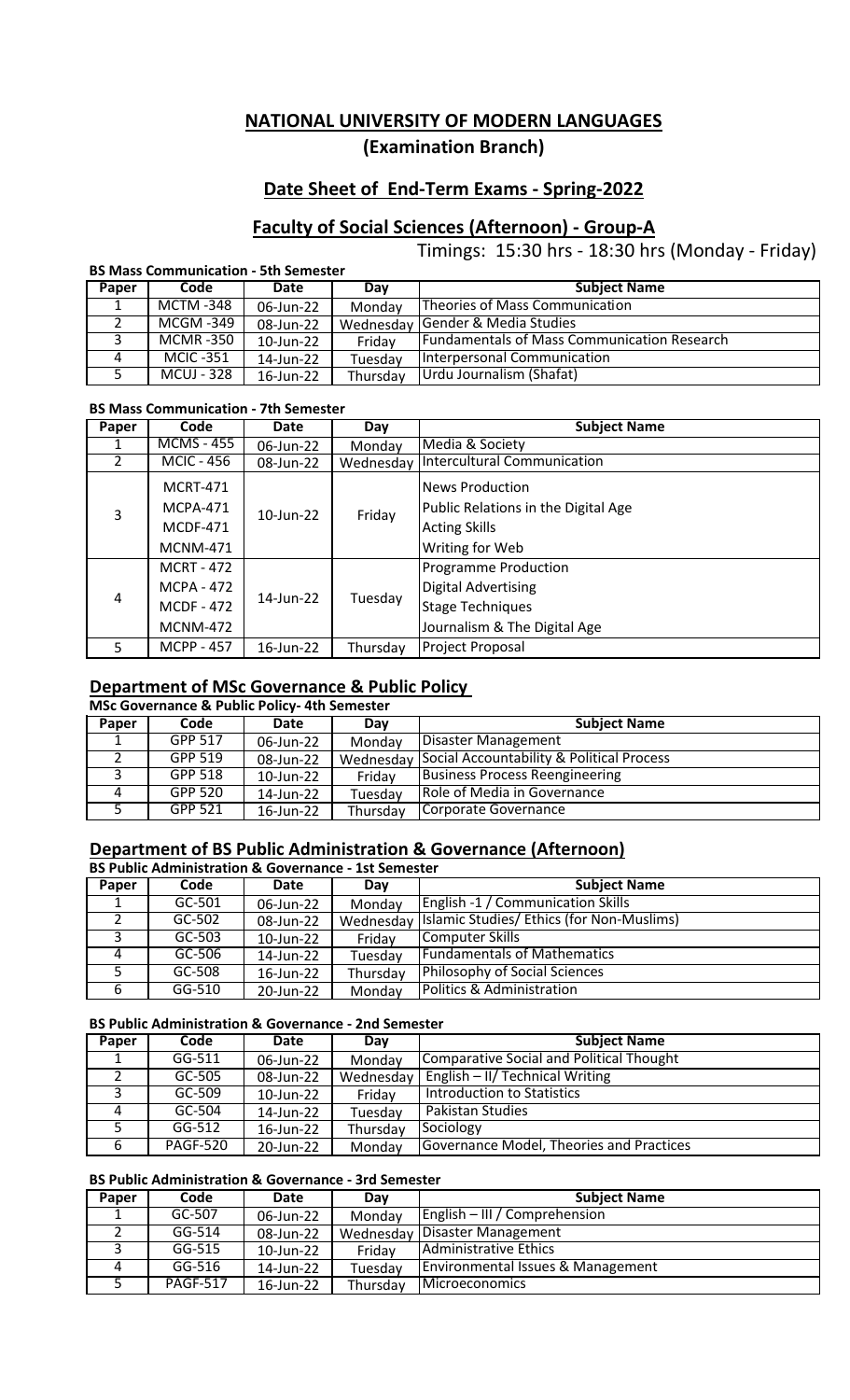## **Date Sheet of End-Term Exams - Spring-2022**

# **Faculty of Social Sciences (Afternoon) - Group-A**

Timings: 15:30 hrs - 18:30 hrs (Monday - Friday)

### **BS Public Administration & Governance - 4th Semester**

| Paper | Code            | Date      | Day      | <b>Subject Name</b>                              |
|-------|-----------------|-----------|----------|--------------------------------------------------|
|       | <b>PAGF-518</b> | 06-Jun-22 | Monday   | <b>IMacroeconomics</b>                           |
|       | <b>PAGF-519</b> | 08-Jun-22 |          | Wednesday   Fundamental of Public Administration |
|       | <b>PAGM-527</b> | 10-Jun-22 | Fridav   | Research Methodology                             |
| Δ     | <b>PAGF-521</b> | 14-Jun-22 | Tuesdav  | Introduction to Public Policy                    |
|       | GG 513          | 16-Jun-22 | Thursday | Logic & Critical Thinking                        |

### **BS Public Administration & Governance - 5th Semester**

| Paper | Code            | <b>Date</b> | Day       | <b>Subject Name</b>                                  |
|-------|-----------------|-------------|-----------|------------------------------------------------------|
| 1.    | <b>PAGF-522</b> | 06-Jun-22   | Monday    | Political and Constitutional Development in Pakistan |
| 2     | <b>PAGM-534</b> | 08-Jun-22   | Wednesday | Analysis of Public Policy                            |
| 3     | <b>PAGF-524</b> | 10-Jun-22   | Friday    | Introduction to Development Economics                |
| 4     | <b>PAGM-527</b> | 14-Jun-22   | Tuesday   | E-Governance                                         |
| 5     | <b>PAGF-526</b> | 16-Jun-22   | Thursday  | Principles of Public Finance                         |
| 6     | <b>PAGF-525</b> | 20-Jun-22   | Monday    | <b>Principles of Management</b>                      |

#### **BS Public Administration & Governance - 6th Semester**

| Paper | Code                   | Date      | Day      | <b>Subject Name</b>                            |
|-------|------------------------|-----------|----------|------------------------------------------------|
|       | <b>PAGM-528</b>        | 06-Jun-22 | Monday   | <b>Public Sector Reforms and Social Change</b> |
|       | <b>PAGM-529</b>        | 08-Jun-22 |          | <b>Wednesday Financial Governance</b>          |
| 3     | <b>PAGM-530</b>        | 10-Jun-22 | Friday   | Participatory Governance                       |
| 4     | <b>PAGM-531</b>        | 14-Jun-22 | Tuesday  | Urban Governance                               |
| 5.    | $\overline{PAGM}$ -532 | 16-Jun-22 | Thursday | Human Resource Management                      |
| 6     | <b>PAGM-533</b>        | 20-Jun-22 | Monday   | Social Science Data Analysis                   |

#### **BS Public Administration & Governance - 7th Semester**

| Paper | Code            | Date      | Day      | <b>Subject Name</b>                              |
|-------|-----------------|-----------|----------|--------------------------------------------------|
|       | $CG-508$        | 06-Jun-22 | Monday   | International Language                           |
| 2     | PAGM-536        | 08-Jun-22 |          | Wednesday Public Management Admin and Leadership |
| 3     | <b>PAGM-537</b> | 10-Jun-22 | Friday   | Administrative Law and Accountability            |
| 4     | <b>PAGS-546</b> | 14-Jun-22 | Tuesday  | Social Development: Issue and Approaches         |
| 5     | <b>PAGS-547</b> | 16-Jun-22 | Thursday | Development Policy: Process and Institutions     |
| 6     | <b>PAGM-541</b> | 20-Jun-22 | Monday   | Social Accountability & Political Process        |

| <b>BS Public Administration &amp; Governance - 8th Semester</b> |           |         |                                     |  |  |
|-----------------------------------------------------------------|-----------|---------|-------------------------------------|--|--|
| PAGM-537                                                        | 06-Jun-22 | Monday  | Comparative Politics                |  |  |
| $PAGS-550$                                                      | 08-Jun-22 |         | Wednesday Language & Public Policy  |  |  |
| PAGS-548                                                        | 10-Jun-22 | Friday  | Human Rights & Development          |  |  |
| $PAGS-549$                                                      | 14-Jun-22 | Tuesday | <b>Gender Inclusive Development</b> |  |  |

# **Department of Education (Afternoon)**

#### **MA Education - 3rd Semester**

| Paper        | Code           | Date      | Day      | <b>Subject Name</b>                              |  |  |
|--------------|----------------|-----------|----------|--------------------------------------------------|--|--|
|              | <b>Edu 521</b> | 06-Jun-22 | Monday   | <b>Research Evaluation and Testing</b>           |  |  |
|              | <b>Edu 522</b> | 08-Jun-22 |          | Wednesday Methods of Teaching Social Sciences    |  |  |
| $\mathbf{C}$ | <b>Edu 523</b> | 10-Jun-22 | Friday   | Philosophy of Education                          |  |  |
| 4            | Edu 524        | 14-Jun-22 | Tuesday  | Guidance & Counseling Techniques                 |  |  |
|              | <b>Edu 525</b> | 16-Jun-22 | Thursday | Communication Skills, Leadership Role & Theories |  |  |
| 6            | <b>Edu 526</b> | 20-Jun-22 | Monday   | An Introduction to Special Education             |  |  |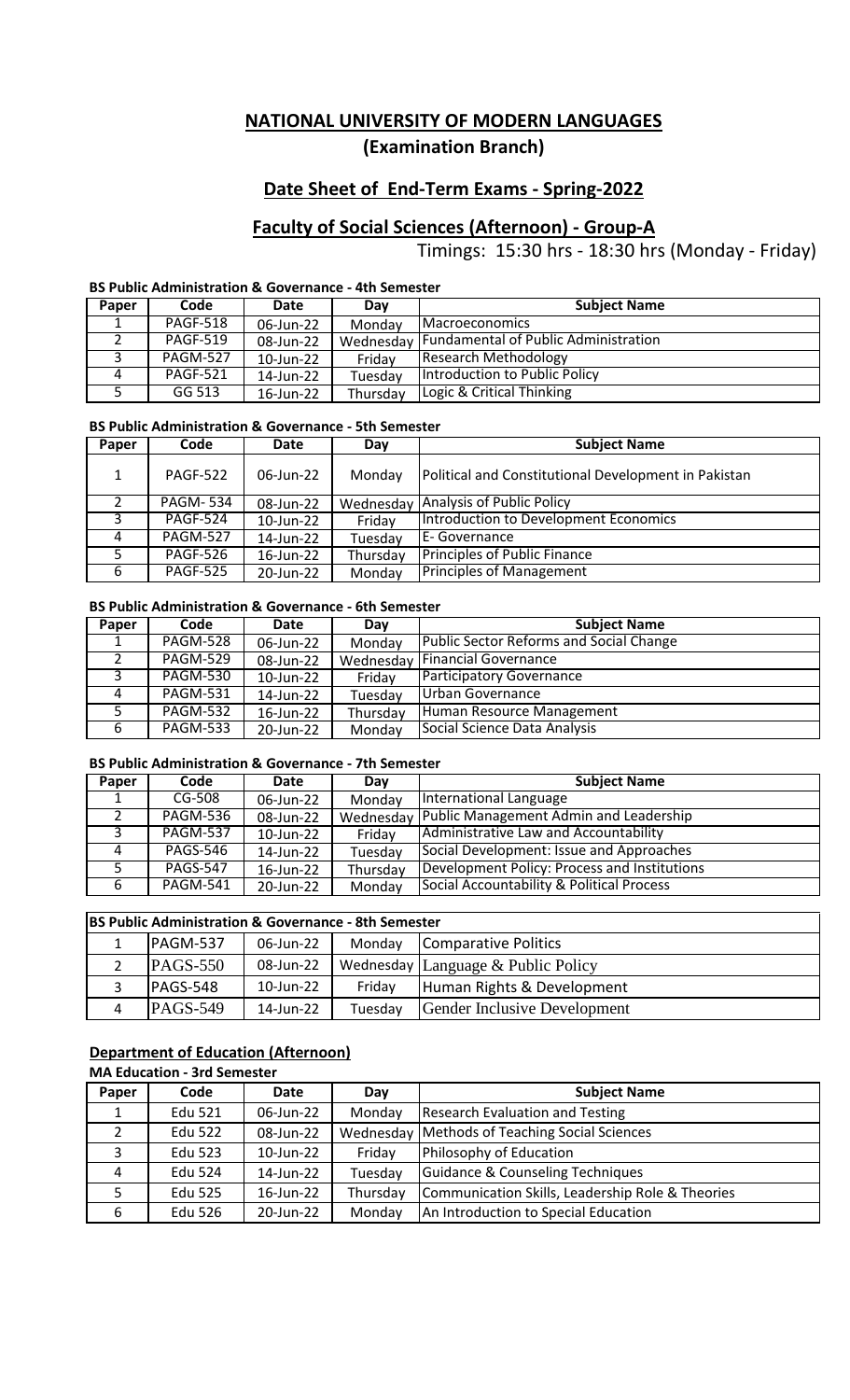## **Date Sheet of End-Term Exams - Spring-2022**

# **Faculty of Social Sciences (Afternoon) - Group-A**

Timings: 15:30 hrs - 18:30 hrs (Monday - Friday)

### **MA Education - 4th Semester**

| Paper | Code    | Date      | Day    | <b>Subject Name</b>                                |
|-------|---------|-----------|--------|----------------------------------------------------|
|       | Edu 537 | 06-Jun-22 | Monday | Comparative Education                              |
|       | Edu 540 | 08-Jun-22 |        | Wednesday Foundations in Early Childhood Education |

# **B.Ed - Bridging Semester**

|   | <b>B.Ed (Brid) 501</b> | 06-Jun-22 | Monday   | English                             |
|---|------------------------|-----------|----------|-------------------------------------|
|   | <b>B.Ed (Brid) 502</b> | 08-Jun-22 |          | Wednesday Computer Science          |
|   | B.Ed (Brid) 503        | 10-Jun-22 | Friday   | <b>Fundamentals of Education</b>    |
| 4 | <b>B.Ed (Brid) 504</b> | 14-Jun-22 | Tuesday  | Management skills                   |
|   | <b>B.Ed (Brid) 505</b> | 16-Jun-22 | Thursday | <b>Mathematics</b>                  |
| 6 | <b>B.Ed (Brid) 506</b> | 20-Jun-22 | Monday   | Testing and Assessment in Education |

### **B.Ed (Hons) - 1st Semester**

| Paper | Code            | Date      | Day                   | <b>Subject Name</b>                  |
|-------|-----------------|-----------|-----------------------|--------------------------------------|
|       | <b>B.Ed 501</b> | 06-Jun-22 | Monday                | Islamic Studiers / Ethics            |
| 2     | <b>B.Ed 502</b> | 08-Jun-22 | Wednesday English - I |                                      |
| 3     | <b>B.Ed 503</b> | 10-Jun-22 | Friday                | Foundations of Education             |
| 4     | <b>B.Ed 504</b> | 14-Jun-22 | Tuesday               | Development of Education in Pakistan |
|       | <b>B.Ed 505</b> | 16-Jun-22 | Thursday              | Urdu                                 |
| 6     | <b>B.Ed 506</b> | 20-Jun-22 | Monday                | <b>General Science</b>               |

### **B.Ed (Hons) - 2nd Semester**

| Paper | Code            | <b>Date</b>  | Day             | <b>Subject Name</b>            |
|-------|-----------------|--------------|-----------------|--------------------------------|
|       | <b>B.Ed 511</b> | 06-Jun-22    | Monday          | English II                     |
|       | <b>B.Ed 512</b> | 08-Jun-22    | Wednesday Maths |                                |
| 3     | <b>B.Ed 513</b> | 10-Jun-22    | Friday          | <b>Critical Thinking</b>       |
| 4     | <b>B.Ed 514</b> | 14-Jun-22    | Tuesday         | Human Development and Learning |
|       | <b>B.Ed 515</b> | $16$ -Jun-22 | Thursday        | Physical Geography             |
| 6     | <b>B.Ed 516</b> | 20-Jun-22    | Monday          | Learning Life Skills           |

#### **B.Ed (Hons) - 3rd Semester**

| Paper | Code            | Date         | Day      | <b>Subject Name</b>                |
|-------|-----------------|--------------|----------|------------------------------------|
| ⊥.    | <b>B.Ed-521</b> | 06-Jun-22    | Monday   | Pakistan Studies                   |
|       | <b>B.Ed-522</b> | 08-Jun-22    |          | Wednesday Computer Literacy        |
| 3     | <b>B.Ed-523</b> | 10-Jun-22    | Friday   | English III                        |
| 4     | <b>B.Ed-524</b> | 14-Jun-22    | Tuesday  | Introduction to Statistics         |
|       | <b>B.Ed-525</b> | $16$ -Jun-22 | Thursday | <b>Educational Psychology</b>      |
| 6     | <b>B.Ed-526</b> | 20-Jun-22    | Monday   | <b>General Methods of Teaching</b> |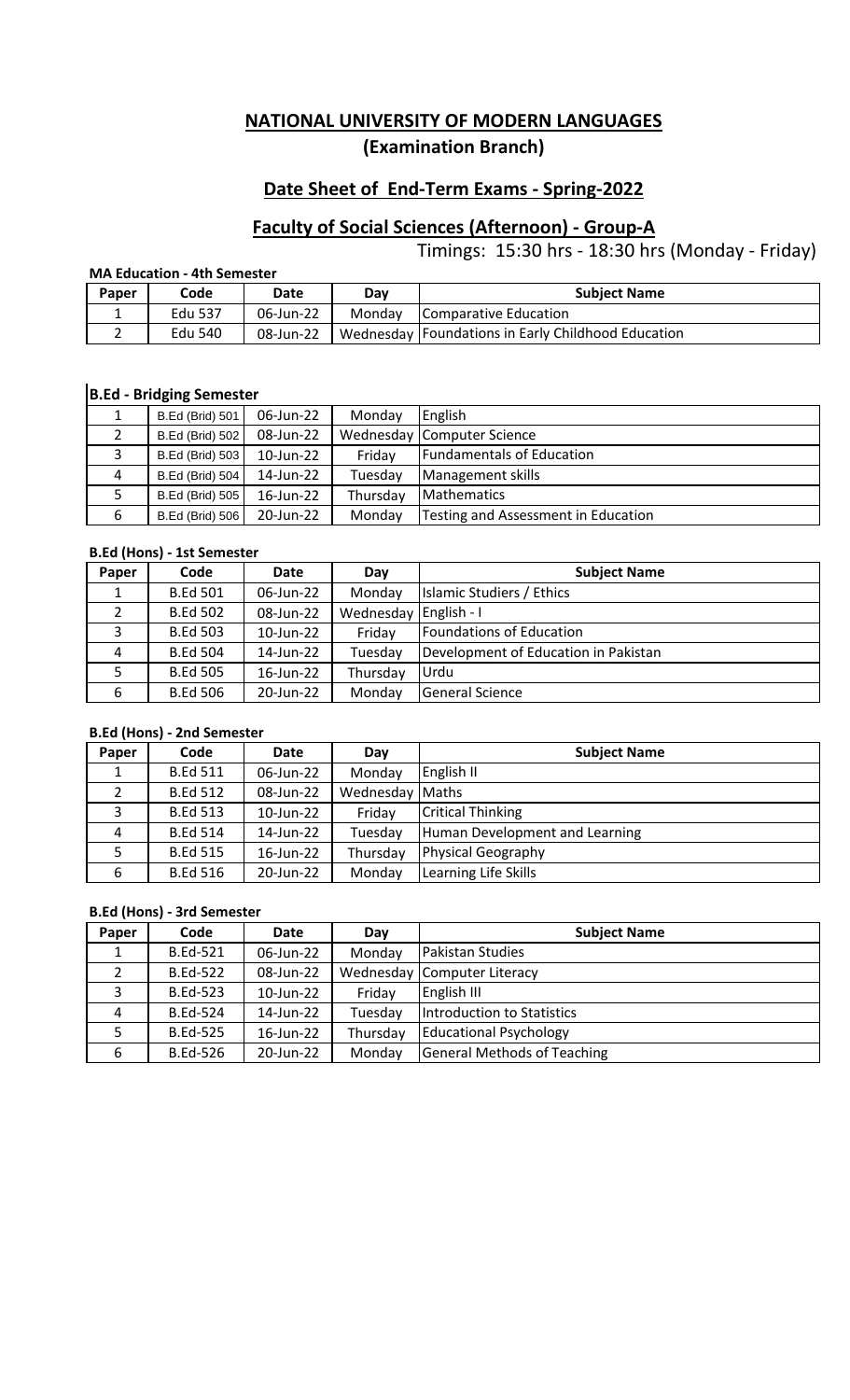# **Date Sheet of End-Term Exams - Spring-2022**

# **Faculty of Social Sciences (Afternoon) - Group-B**

Timings: 15:30 hrs - 18:30 hrs (Monday - Friday)

**Department of Applied Psychology (Afternoon) - Group-B**

**M.Sc. Applied Psychology - 4th Semester**

| Paper | Code           | Date      | Day       | <b>Subject Name</b>           |
|-------|----------------|-----------|-----------|-------------------------------|
| ᅩ     | <b>PSY-531</b> | 07-Jun-22 | Tuesday   | <b>Positive Psychology</b>    |
|       | <b>PSY-533</b> | 09-Jun-22 | Thursday  | <b>Health Psychology</b>      |
|       | <b>PSY-538</b> | 13-Jun-22 | Monday    | <b>Psychology of Media</b>    |
|       | <b>PSY-534</b> | 15-Jun-22 | Wednesday | <b>Personality Psychology</b> |

### **BS Psychology - Bridging Semester**

| Paper | Code     | <b>Date</b> | Day       | <b>Subject Name</b> |
|-------|----------|-------------|-----------|---------------------|
|       | APBS-01  | 07-Jun-22   | Tuesday   | Psychology-I        |
|       | APBS-11  | 09-Jun-22   | Thursday  | Psychology-II       |
| 3     | APMM-104 | 13-Jun-22   | Monday    | <b>Mathematics</b>  |
| 4     | APCR-103 | 15-Jun-22   | Wednesday | Intro to Computer   |
| 5     | APEN-101 | 17-Jun-22   | Friday    | English             |
| 6     | APMG-214 | 21-Jun-22   | Tuesday   | Management Skills   |

## **BS Applied Psychology - 2nd Semester**

| Paper | Code            | Date      | Day       | <b>Subject Name</b>             |
|-------|-----------------|-----------|-----------|---------------------------------|
|       | <b>APEN-105</b> | 07-Jun-22 | Tuesday   | <b>English II</b>               |
|       | APIS-106        | 09-Jun-22 | Thursday  | Islamic studies                 |
| 3     | <b>APBI-107</b> | 13-Jun-22 | Monday    | Biology                         |
| 4     | <b>APEC-122</b> | 15-Jun-22 | Wednesday | Intro to Economics (General)    |
| 5     | APMC-113        | 17-Jun-22 | Friday    | Intro to Mass Comm. (General)   |
| 6     | APAA-122        | 21-Jun-22 | Tuesday   | Applied Area of PSY(Foundation) |

### **BS Applied Psychology - 4th Semester**

| Paper | Code            | Date      | Day       | <b>Subject Name</b>                 |
|-------|-----------------|-----------|-----------|-------------------------------------|
|       | <b>APLN-208</b> | 07-Jun-22 | Tuesday   | UN Language (French)                |
|       | <b>APPS-217</b> | 09-Jun-22 | Thursday  | <b>Political Sciences</b>           |
| 3     | APTL-216        | 13-Jun-22 | Monday    | Teaching and Learning               |
| 4     | APGE-244        | 15-Jun-22 | Wednesday | Gender Issues in Psychology         |
| 5     | APCC-243        | 17-Jun-22 | Friday    | <b>Cross Cultural Psychology</b>    |
| 6     | <b>APEI-225</b> | 21-Jun-22 | Tuesday   | <b>Ethical Issues in Psychology</b> |

### **BS Applied Psychology - 6th Semester**

| Paper | Code                   | Date      | Day       | <b>Subject Name</b>                           |
|-------|------------------------|-----------|-----------|-----------------------------------------------|
|       | <b>APRM-348</b>        | 07-Jun-22 | Tuesday   | Research Methods-II (Major – Compulsory)      |
|       | $\overline{APDA}$ -350 | 09-Jun-22 | Thursday  | Data Analysis using SPSS (Major - Compulsory) |
|       | APHP-351               | 13-Jun-22 | Monday    | Health Psychology (Major – Compulsory)        |
| 4     | <b>APPA-329</b>        | 15-Jun-22 | Wednesday | <b>Psychological Assessment (Foundation)</b>  |
|       | APSP-330               | 17-Jun-22 | Friday    | <b>Schools and Perspectives of Psychology</b> |

### **BS Applied Psychology - 8th Semester**

| Paper | Code            | Date      | Dav       | <b>Subject Name</b>                  |
|-------|-----------------|-----------|-----------|--------------------------------------|
|       | APNE-461        | 07-Jun-22 | Tuesday   | Clinical Psychology (Elective)       |
|       | APCL-462        | 09-Jun-22 | Thursday  | Organizational Psychology (Elective) |
|       | <b>APHR-465</b> | 13-Jun-22 | Monday    | Counseling Psychology (Elective)     |
|       | <b>APCN-467</b> | 15-Jun-22 | Wednesday | Military Psychology (Elective)       |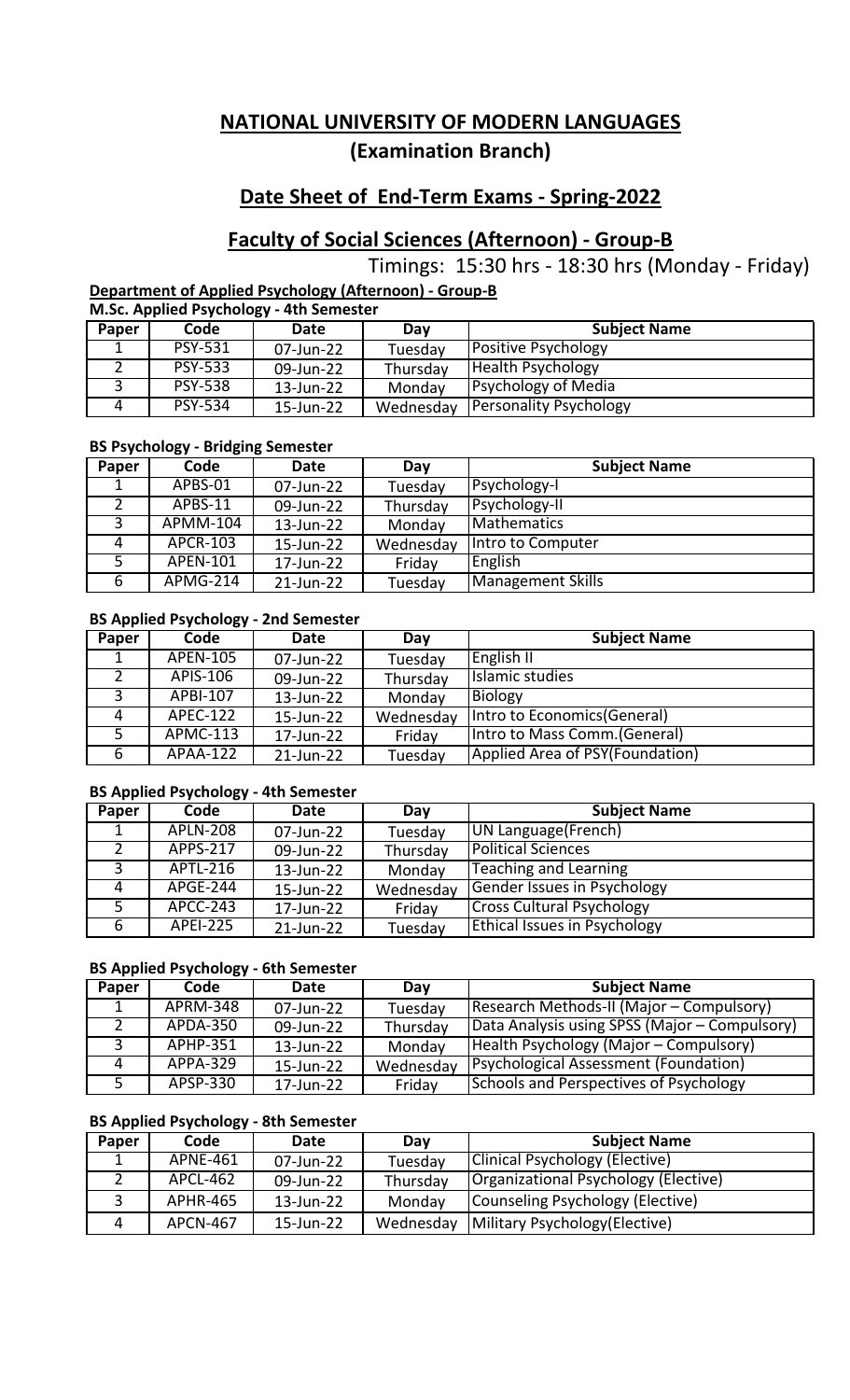#### **Department of Pakistan Studies (Afternoon) BS Pakistan Studies - 5th Semester**

|       | 89   8898811 9688169   961 961 169661 |           |           |                                                  |  |  |
|-------|---------------------------------------|-----------|-----------|--------------------------------------------------|--|--|
| Paper | Code                                  | Date      | Dav       | <b>Subject Name</b>                              |  |  |
|       | PS-310                                | 07-Jun-22 | Tuesday   | Quaid-I-Azam Muhammad Ali Jinnah life and career |  |  |
|       | PS-421                                | 09-Jun-22 | Thursday  | Human Rights in Pakistan                         |  |  |
| 3     | PS-423                                | 13-Jun-22 | Monday    | Constitutional and Political Development in      |  |  |
|       |                                       |           |           | Pakistan (1947-1973)                             |  |  |
| 4     | <b>PS-485</b>                         | 15-Jun-22 | Wednesday | Local Self Government in Pakistan                |  |  |
|       | PS-490                                | 17-Jun-22 | Friday    | Pakistan China Relations                         |  |  |

### **BS Pakistan Studies - 6th Semester**

| Paper | Code           | Date      | Day       | <b>Subject Name</b>                              |
|-------|----------------|-----------|-----------|--------------------------------------------------|
|       | PS-310         | 07-Jun-22 | Tuesday   | Quaid-i-Azam Muhammad Ali Jinnah life and career |
|       | <b>PS-422</b>  | 09-Jun-22 | Thursday  | Human Rights in Pakistan                         |
| 3     | <b>PS-427A</b> | 13-Jun-22 | Monday    | Constitutional and Political development 1973-   |
|       |                |           |           | till date                                        |
| 4     | PS-481         | 15-Jun-22 | Wednesday | Governance and Policy Making in Pakistan         |
|       |                |           |           | Pakistan's National Security: External and       |
| 5     | PS-490         | 17-Jun-22 | Friday    | <b>Internal Dimensions</b>                       |

### **BS Pakistan Studies - 7th Semester**

|    | PS-403        | 07-Jun-22 | Tuesday   | Muslim Rule in Sub-Continent (1526-1857)       |
|----|---------------|-----------|-----------|------------------------------------------------|
|    | PS-426        | 09-Jun-22 | Thursday  | Pakistani institutions (Judiciary, Bureaucracy |
|    |               |           |           | and Military)                                  |
|    | <b>PS-408</b> | 13-Jun-22 | Monday    | <b>Ideology of Pakistan</b>                    |
| 4  | PS-461        | 15-Jun-22 | Wednesday | Demographical Profile of Pakistan              |
| 5. | PS-429        | 17-Jun-22 | Friday    | Federalism In Pakistan                         |

### **BS Pakistan Studies - 8th Semester**

| <b>PS-427</b>  | 07-Jun-22 | Tuesdav  | <b>Governance and Politics in Pakistan</b>            |
|----------------|-----------|----------|-------------------------------------------------------|
| <b>PS-400A</b> | 09-Jun-22 | Thursdav | Academic writing and documentation                    |
| PS-491         | 13-Jun-22 | Monday   | <b>Political thoughts of Dr Allama Muhammad Iqbal</b> |

# **Department of International Relations (Afternoon)**

### **BS International Relations - 2nd Semester**

| Paper | Code            | Date      | Day       | <b>Subject Name</b>           |  |  |
|-------|-----------------|-----------|-----------|-------------------------------|--|--|
|       | <b>IREN-104</b> | 07-Jun-22 | Tuesday   | English-II                    |  |  |
|       | <b>IRIS-105</b> | 09-Jun-22 | Thursday  | Islamic Studies / Ethics      |  |  |
| 3     | <b>IRST-106</b> | 13-Jun-22 | Monday    | Statistics                    |  |  |
| 4     | <b>IREC-113</b> | 15-Jun-22 | Wednesday | Introduction to Economics     |  |  |
| 5     | <b>IRAT-123</b> | 17-Jun-22 | Friday    | Approaches and Theories of IR |  |  |
| 6     | <b>IRIG-312</b> | 21-Jun-22 | Tuesday   | Intro to Geography            |  |  |

### **BS International Relations - 4th Semester**

| Paper | Code            | Date      | Day       | <b>Subject Name</b>                  |
|-------|-----------------|-----------|-----------|--------------------------------------|
|       | <b>IREN-203</b> | 07-Jun-22 | Tuesday   | English-IV                           |
|       | <b>IRMC-213</b> | 09-Jun-22 | Thursday  | Introduction to Mass Communication   |
|       | <b>IRPH-116</b> | 13-Jun-22 | Monday    | <b>Intro to Political Philosophy</b> |
|       | <b>IRSS-262</b> | 15-Jun-22 | Wednesday | Introduction to Security Studies     |
| 5     | <b>IRED-214</b> | 17-Jun-22 | Friday    | Introduction to Every Day Science    |

## **BS International Relations - 6th Semester & BS International Relations 3rd**

| Paper | Code            | Date      | Day       | <b>Subject Name</b>            |
|-------|-----------------|-----------|-----------|--------------------------------|
|       | <b>IRIL-306</b> | 07-Jun-22 | Tuesday   | Public International Law       |
|       | <b>IRRM-307</b> | 09-Jun-22 | Thursday  | Research Methodology           |
| 3     | <b>IRDP-308</b> | 13-Jun-22 | Monday    | Diplomacy                      |
| 4     | <b>IRME-310</b> | 15-Jun-22 | Wednesday | <b>Politics of Middle East</b> |
| .5.   | <b>IRDS-309</b> | 17-Jun-22 | Friday    | Defense & Strategic Studies    |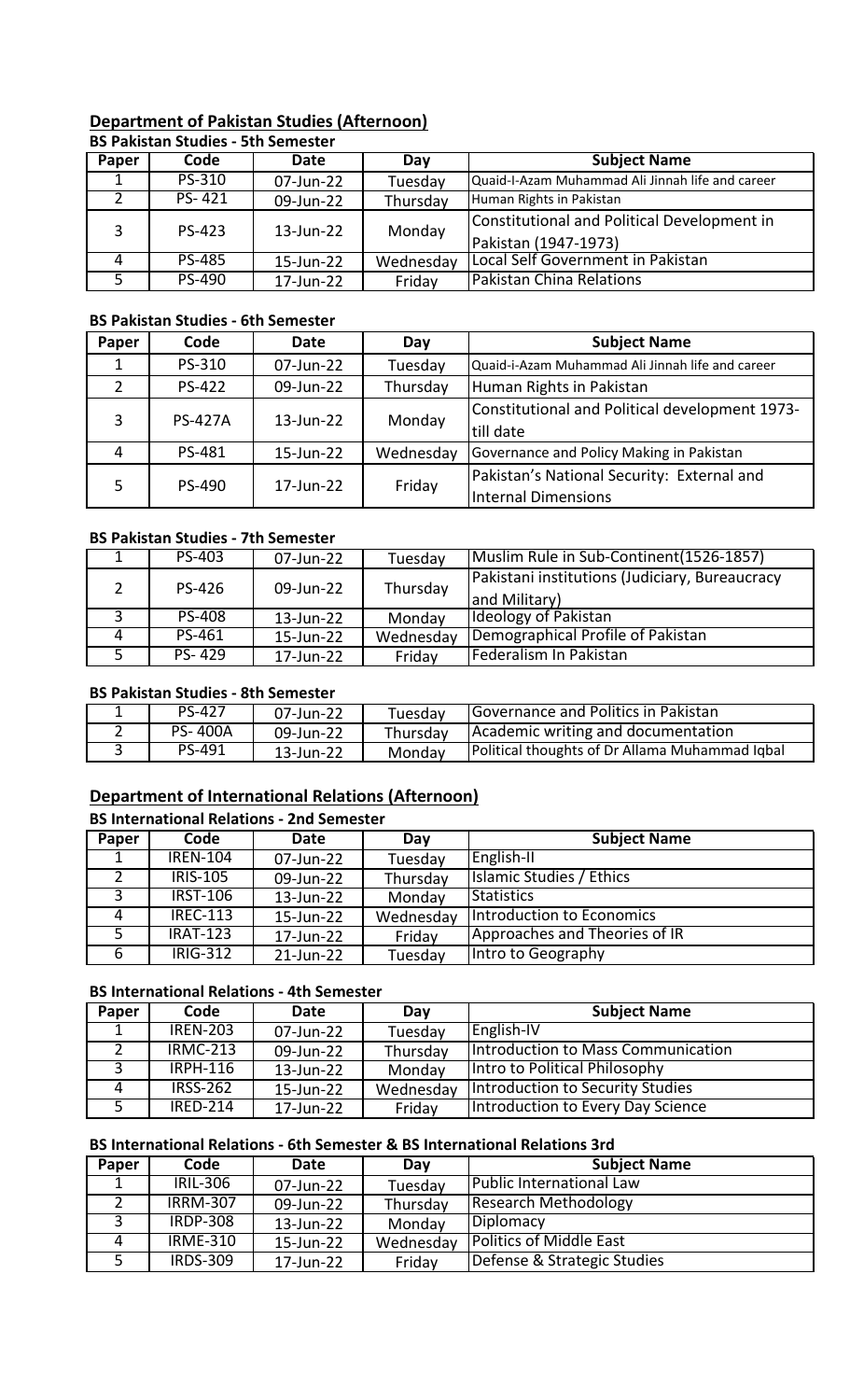## **BS International Relations - 8th Semester**

| Paper | Code            | Date      | Day       | <b>Subject Name</b>                                 |
|-------|-----------------|-----------|-----------|-----------------------------------------------------|
|       | <b>IRPE-470</b> | 07-Jun-22 | Tuesday   | International Political Economy                     |
|       | $IRPP-472$      | 09-Jun-22 | Thursday  | The European Union as actor in south Asia           |
|       | <b>IRTS-469</b> | 13-Jun-22 | Monday    | Non Traditional Security Threats                    |
|       | <b>IRET-474</b> | 15-Jun-22 | Wednesday | <b>Extremism, Terrorism &amp; Counter-Terrorism</b> |
|       | <b>IRCM-475</b> | 17-Jun-22 | Friday    | Conflict Management and Resolution                  |

## **BS International Relations Bridging 2nd**

| Paper | Code            | Date      | Day       | <b>Subject Name</b>                    |
|-------|-----------------|-----------|-----------|----------------------------------------|
|       | <b>IRCA-312</b> | 07-Jun-22 | Tuesday   | International Politics of Central Asia |
|       | <b>IRIH-302</b> | 09-Jun-22 | Thursday  | International Relations since 1945     |
| 3     | <b>IRFA-303</b> | 13-Jun-22 | Monday    | <b>Foreign Policy Analysis</b>         |
| 4     | <b>IRFP-305</b> | 15-Jun-22 | Wednesday | Foreign Policy of Pakistan             |
| 5     | <b>IRIO-304</b> | 17-Jun-22 | Friday    | International and Regional Orgs        |
| 6     | <b>IRAP-311</b> | 21-Jun-22 | Tuesday   | <b>Politics of Asia Pacific</b>        |

### **M.Sc. International Relations - 4th Semester**

| Paper | Code            | Date      | Day       | <b>Subject Name</b>                                 |
|-------|-----------------|-----------|-----------|-----------------------------------------------------|
|       | <b>IRPE-601</b> | 07-Jun-22 | Tuesday   | International Political Economy                     |
|       | <b>IREU-666</b> | 09-Jun-22 | Thursday  | The European Union as actor in south Asia           |
|       | <b>IRPP-667</b> | 13-Jun-22 | Monday    | <b>Politics of Pakistan</b>                         |
| 4     | <b>IRAD-668</b> | 15-Jun-22 | Wednesday | <b>Arms Control and Disarmament</b>                 |
|       | <b>IRET-669</b> | 17-Jun-22 | Friday    | <b>Extremism, Terrorism &amp; Counter-Terrorism</b> |

## **Department of Mass Communication (Afternoon)**

## **BS Mass Communication - 2nd Semester**

| Paper | Code            | Date      | Day       | <b>Subject Name</b>                      |
|-------|-----------------|-----------|-----------|------------------------------------------|
|       | <b>MCMS-122</b> | 07-Jun-22 | Tuesday   | Mass Media in Pakistan                   |
| 2     | <b>MCEL-102</b> | 09-Jun-22 | Thursday  | <b>English Literature</b>                |
| 3     | <b>MCPS-106</b> | 13-Jun-22 | Monday    | <b>Pakistan Studies</b>                  |
|       | <b>MCSS-115</b> | 15-Jun-22 | Wednesday | Statistics                               |
| -5.   | $MCMI-123$      | 17-Jun-22 | Friday    | Media Industries                         |
| 6     | <b>MCBS-113</b> | 21-Jun-22 | Tuesday   | <b>Basic Concepts in Social Sciences</b> |

## **BS Mass Communication - 4th Semester**

| Paper | Code            | Date      | Day       | <b>Subject Name</b>                 |
|-------|-----------------|-----------|-----------|-------------------------------------|
|       | <b>MCTW-348</b> | 07-Jun-22 | Tuesday   | <b>Technical Writing</b>            |
| 2     | <b>MCML-247</b> | 09-Jun-22 | Thursday  | Media Law and Ethics                |
| 3     | $MCNW-224$      | 13-Jun-22 | Monday    | <b>News Reporting &amp; Writing</b> |
| 4     | MCVD-225        | 15-Jun-22 | Wednesday | Videography                         |
| 5     | <b>MCPJ-226</b> | 17-Jun-22 | Friday    | Photo Journalism                    |
| 6     | <b>MCGD-227</b> | 21-Jun-22 | Tuesday   | <b>Graphic Designing</b>            |

## **BS Mass Communication - 6th Semester**

| Paper          | Code                 | Date      | Day       | <b>Subject Name</b>                                              |
|----------------|----------------------|-----------|-----------|------------------------------------------------------------------|
|                | <b>MCDC -352</b>     | 07-Jun-22 | Tuesday   | Development Communication                                        |
| $\overline{2}$ | <b>MCGC -353</b>     | 09-Jun-22 | Thursday  | <b>Global Communication</b>                                      |
| ادى            | <b>MCMC -354</b>     | 13-Jun-22 | Monday    | Media & Current Affairs                                          |
|                | MCRT-361             |           |           | <b>Script Writing</b>                                            |
| 4              | MCPA-361             | 15-Jun-22 | Wednesday | <b>Writing for Public Relations</b>                              |
| 5              | MCRT-362<br>MCPA-362 | 17-Jun-22 | Friday    | <b>Production: Digital Tools</b><br>Copy Writing & Art Direction |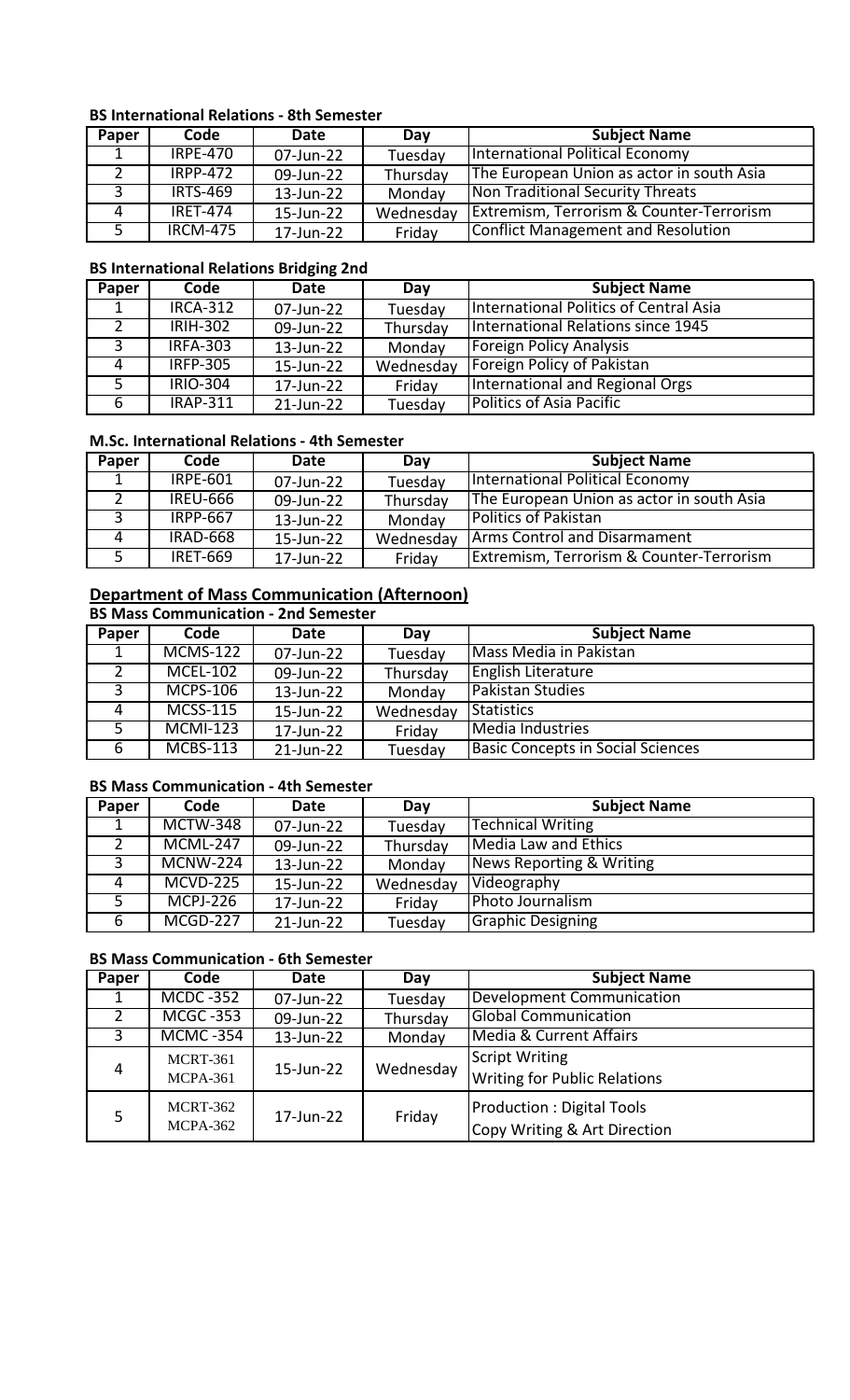## **BS Mass Communication - 8th Semester**

| Paper          | Code                                   | Date               | Day       | <b>Subject Name</b>                                                  |
|----------------|----------------------------------------|--------------------|-----------|----------------------------------------------------------------------|
|                | <b>MCPC -458</b>                       | 07-Jun-22          | Tuesday   | <b>Political Communication</b>                                       |
| 2              | <b>MCME-459</b>                        | 09-Jun-22          | Thursday  | Media Entrepreneurship                                               |
|                | <b>MCPA - 481</b><br><b>MCDF - 481</b> | 13-Jun-22          | Monday    | <b>Crises Management in Public Relations</b><br><b>Set Designing</b> |
| 3              | <b>MCRT - 481</b>                      |                    |           | Graphic & Digital Effects for Video Production                       |
|                | <b>MCPA-482</b>                        |                    |           | Media Planning & Advertising Campaigns                               |
| $\overline{4}$ | <b>MCDF - 482</b>                      | $15 - \frac{1}{2}$ | Wednesday | <b>Post - Production</b>                                             |
|                | <b>MCRT-482</b>                        |                    |           | Development of Radio & TV in Pakistan                                |
| 5              | <b>MCRP-499</b>                        | 17-Jun-22          | Friday    | Research Paper / Project                                             |

### **BS-Mass Communication- Bridging Semester**

| Paper | Code            | <b>Date</b> | Day       | <b>Subject Name</b>                         |
|-------|-----------------|-------------|-----------|---------------------------------------------|
|       | <b>MCMC-121</b> | 07-Jun-22   | Tuesday   | Introduction to Mass Communication          |
| 2     | <b>MCMC-122</b> | 09-Jun-22   | Thursday  | <b>Basic Concepts in Mass Communication</b> |
| 3     | <b>MCEN-101</b> | 13-Jun-22   | Monday    | English                                     |
| 4     | $MCCS-111$      | 15-Jun-22   | Wednesday | Computer Science                            |
| 5     | <b>MCMS-114</b> | 17-Jun-22   | Friday    | Mathematics                                 |
| 6     | <b>MCMS-111</b> | 21-Jun-22   | Tuesday   | Management Skills                           |

## **M.Sc. Mass Communication - 4th Semester**

| Paper | Code            | Date      | Day       | <b>Subject Name</b>         |
|-------|-----------------|-----------|-----------|-----------------------------|
|       | MCGC-548        | 07-Jun-22 | Tuesday   | <b>Global Communication</b> |
|       | <b>MCFL-591</b> | 09-Jun-22 | Thursday  | Foreign Language (Ger-Chi)  |
|       | <b>MCMM-549</b> | 13-Jun-22 | Monday    | Media Management            |
| 4     | <b>MCDC-550</b> | 15-Jun-22 | Wednesday | Development Communication   |
|       | <b>MCMS-551</b> | 17-Jun-22 | Friday    | Mass Media & Society        |

## **Department of Education (Afternoon)**

## **B.Ed (Hons) - 4th Semester**

| Paper | Code            | <b>Date</b> | Day       | <b>Subject Name</b>              |
|-------|-----------------|-------------|-----------|----------------------------------|
|       | <b>B.Ed-531</b> | 07-Jun-22   | Tuesday   | <b>Inferential Statistics I</b>  |
|       | <b>B.Ed-532</b> | 09-Jun-22   | Thursday  | ICT                              |
| ∍     | <b>B.Ed-533</b> | 13-Jun-22   | Monday    | <b>Guidance &amp; Counseling</b> |
|       | <b>B.Ed-534</b> | 15-Jun-22   | Wednesday | <b>Classroom Assessment</b>      |
|       | <b>B.Ed-535</b> | 17-Jun-22   | Friday    | <b>Classroom Management</b>      |

## **B.Ed (Hons) - 5th Semester**

| Paper | Code            | <b>Date</b> | Day       | <b>Subject Name</b>         |
|-------|-----------------|-------------|-----------|-----------------------------|
|       | <b>B.Ed-541</b> | 07-Jun-22   | Tuesday   | Curriculum Development      |
|       | <b>B.Ed-542</b> | 09-Jun-22   | Thursday  | School Community & Teachers |
| 3     | <b>B.Ed-543</b> | 13-Jun-22   | Monday    | Inferential Statistics II   |
| 4     | <b>B.Ed-544</b> | 15-Jun-22   | Wednesday | Intro. Educational Research |
| 5     | <b>B.Ed-545</b> | 17-Jun-22   | Friday    | Teaching of General Science |
| 6     | <b>B.Ed-546</b> | 21-Jun-22   | Tuesday   | Teaching of English         |

### **B.Ed (Hons) - 6th Semester**

| Paper | Code            | Date      | Day       | <b>Subject Name</b>                    |
|-------|-----------------|-----------|-----------|----------------------------------------|
|       | <b>B.Ed-551</b> | 07-Jun-22 | Tuesday   | Advance Research Methods in Education  |
|       | <b>B.Ed-552</b> | 09-Jun-22 | Thursday  | Teaching of Social Studies             |
| っ     | <b>B.Ed-553</b> | 13-Jun-22 | Monday    | Teaching of Islamic Studies/Ethics     |
| 4     | <b>B.Ed-554</b> | 15-Jun-22 | Wednesday | <b>Test Development and Evaluation</b> |
|       | <b>B.Ed-555</b> | 17-Jun-22 | Friday    | <b>School Management</b>               |